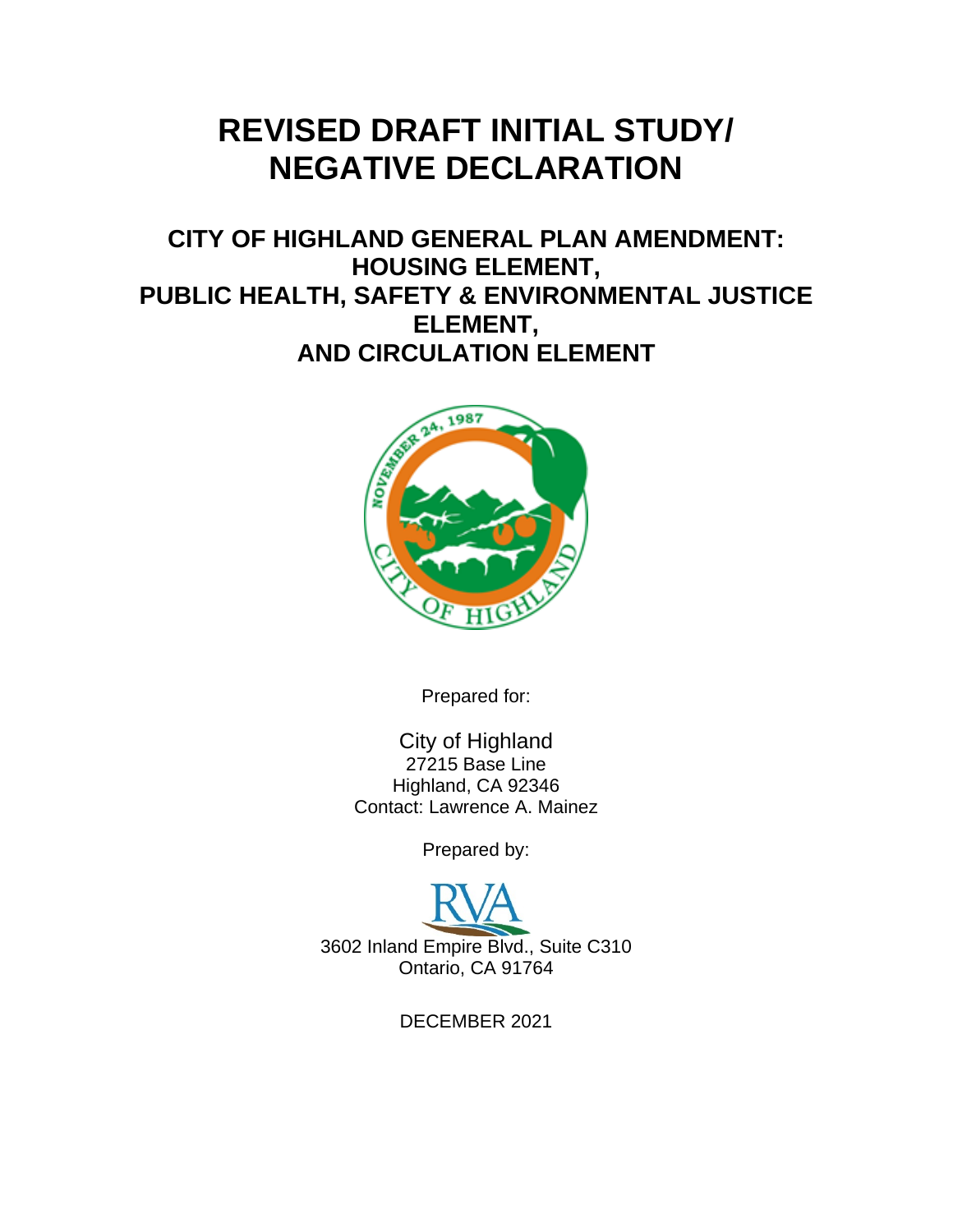# **1. Introduction**

This document is the Revised Draft Initial Study/ Negative Declaration for the City of Highland General Plan Amendment: Housing Element, Public Health, Safety, and Environmental Justice Element, and Circulation Element. This document incorporates, by reference, the Draft Initial Study/ Negative Declaration for the City of Highland General Plan Amendment: Housing Element, Public Health, Safety, and Environmental Justice Element, dated October 2021 and outlines the additions to constitute the Revised Draft Initial Study/ Negative Declaration. As outlined in the California Environmental Quality Act (CEQA) Guidelines Section 15073.5 (c)(4), revisions to a negative declaration are not required to be recirculated if "new information is added to the negative declaration which merely clarifies, amplifies, or makes insignificant modifications to the negative declaration." The revisions added to the October 2021 Draft Initial Study/ Negative Declaration enclosed herein, include only minor deletions to the Circulation Element of the General Plan and constitute "insignificant modifications to the negative declaration," that do not identify any new significant environmental impacts. Revisions to add text to the Draft Initial Study/ Negative Declaration are shown in underline and removed text is shown in strikethrough.

## **2. Project Description**

In addition to the Draft Initial Study/ Negative Declaration for the City of Highland General Plan Amendment: Housing Element, Public Health, Safety, and Environmental Justice Element Project Description, the following addition is made in this Revised Draft Initial Study/ Negative Declaration for the following minor amendments to the Circulation Element of the City of Highland General Plan:

#### Page 3-31, *Roadway Classification Consistency with Other Agencies*

San Bernardino County, the City of San Bernardino and the City of Redlands have different functional classifications for some of the roadway segments illustrated on the City of Highland proposed General Plan. The roadway segments with different functional classifications include:

- Del Rosa Drive between 3<sup>rd</sup> Street and Base Line;
- Del Rosa Avenue between 3<sup>rd</sup> Street and Pacific Street:
- Palm Avenue between Base Line and Pacific Street;
- 5<sup>th</sup> Street between Shirley Avenue and Palm Avenue;
- Base Line between Church Avenue and Boulder Avenue
- $\bullet$ 3rd Street between Sterling Avenue and Church Avenue;
- Boulder Avenue between Highland Avenue and Orange Street
- **Co**ne Camp Road extension, and
- Greenspot Road extension to Bryant Avenue.

City of Highland Planning Division 2 of 22 December 2021 Table 3.3 shows the roadway segments with different functional classifications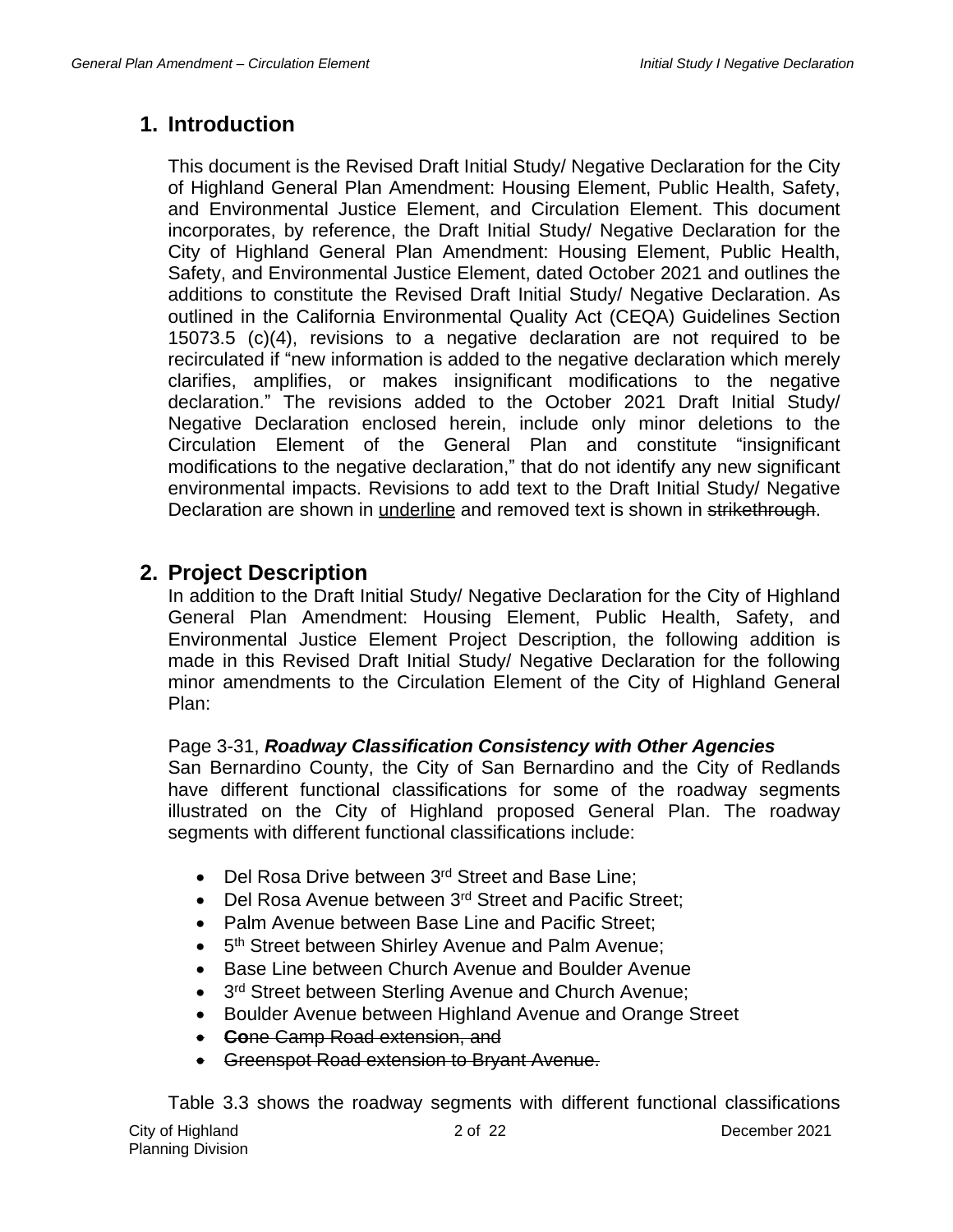## among different jurisdictions.

|                                 | - ت                |                          | Table 3.3: General Plan Circulation Element Comparison                  |                                                         |                                                                                                                         |                                                                  |
|---------------------------------|--------------------|--------------------------|-------------------------------------------------------------------------|---------------------------------------------------------|-------------------------------------------------------------------------------------------------------------------------|------------------------------------------------------------------|
| <b>Street</b>                   | <b>From</b>        | To                       | City of<br><b>Highland</b><br><b>General Plan</b><br><b>Designation</b> | City of SB<br><b>General Plan</b><br><b>Designation</b> | <b>City of Redlands</b><br><b>General Plan</b><br><b>Designation</b>                                                    | <b>County of SB</b><br><b>General Plan</b><br><b>Designation</b> |
| Del<br>Rosa<br>Drive            | 3rd Street         | <b>Base</b><br>Line      | Secondary<br>Highway<br>(4D)                                            | Major Arterial<br>(6D)                                  | N/A                                                                                                                     | Major Highway<br>(4D)                                            |
| Rosa<br>Del<br>Avenue           | 3rd Street         | <b>Base</b><br>Line      | <b>Collector Street</b><br>(2U)                                         | Not Shown                                               | N/A                                                                                                                     | Secondary<br>Highway<br>(4U)                                     |
| Palm<br>Avenue                  | <b>Base Line</b>   | Pacific<br><b>Street</b> | <b>Special Collector</b><br>(2U)                                        | <b>Major Arterial</b><br>(6D)                           | N/A                                                                                                                     | Major Highway<br>(4D)                                            |
| 5 <sup>th</sup> Street          | Shirley<br>Avenue  | Palm<br>Avenue           | Major Highway<br>(4D)                                                   | <b>Major Arterial</b><br>(6D)                           | N/A                                                                                                                     | Major Highway<br>(4D)                                            |
| <b>Base Line</b>                | Church<br>Avenue   | <b>Boulder</b><br>Avenue | <b>Primary Arterial</b><br>(6D)                                         | <b>Major Arterial</b><br>(6D)                           | N/A                                                                                                                     | Major Highway<br>(4D)                                            |
| 3rd Street                      | Sterling<br>Avenue | Church<br>Avenue         | Major Highway<br>(4D)                                                   | Major Arterial<br>(6D)                                  | N/A                                                                                                                     | Not Proposed                                                     |
| <b>Boulder</b>                  | Highland           | Orange                   | <b>Modified Primary</b>                                                 | <b>Major Arterial</b>                                   | <b>Minor Arterial</b>                                                                                                   | Major Highway                                                    |
| Avenue                          | Avenue             | Avenue                   | Arterial<br>(6D)                                                        | (6D)                                                    | (4D)                                                                                                                    | (4D)                                                             |
| <b>Cone Camp Road Extension</b> |                    |                          | <b>Collector Street</b><br>(2U)                                         | A                                                       | Not Proposed                                                                                                            | A/H                                                              |
| Greenspot<br><b>Street</b>      | Extension<br>ŧθ    | <b>Bryant</b>            | Special<br>Secondary<br>Highway<br><del>(2D)</del>                      | <b>N/A</b>                                              | Not Proposed                                                                                                            | $A\rightarrow A$                                                 |
|                                 |                    |                          |                                                                         |                                                         | Numbers of lanes per designation are identified in parentheses, e.g., (4D); "D" or "U" indicates whether the roadway is |                                                                  |

|  |  |  | Page 3-32, Table 3.3: General Plan Circulation Element Comparison |  |  |
|--|--|--|-------------------------------------------------------------------|--|--|
|  |  |  |                                                                   |  |  |

Numbers of lanes per designation are identified in parentheses, e.g., (4D); "D" or "U" indicates whether the roadway is divided or undivided.

N/A – Not Applicable

## **Figure 3-2 Roadway Network**

Revised to remove Cone Camp Road, south of Greenspot Road, and to remove Special Secondary Highway south and east of Greenspot Road and the Santa Ana River to Bryant Street.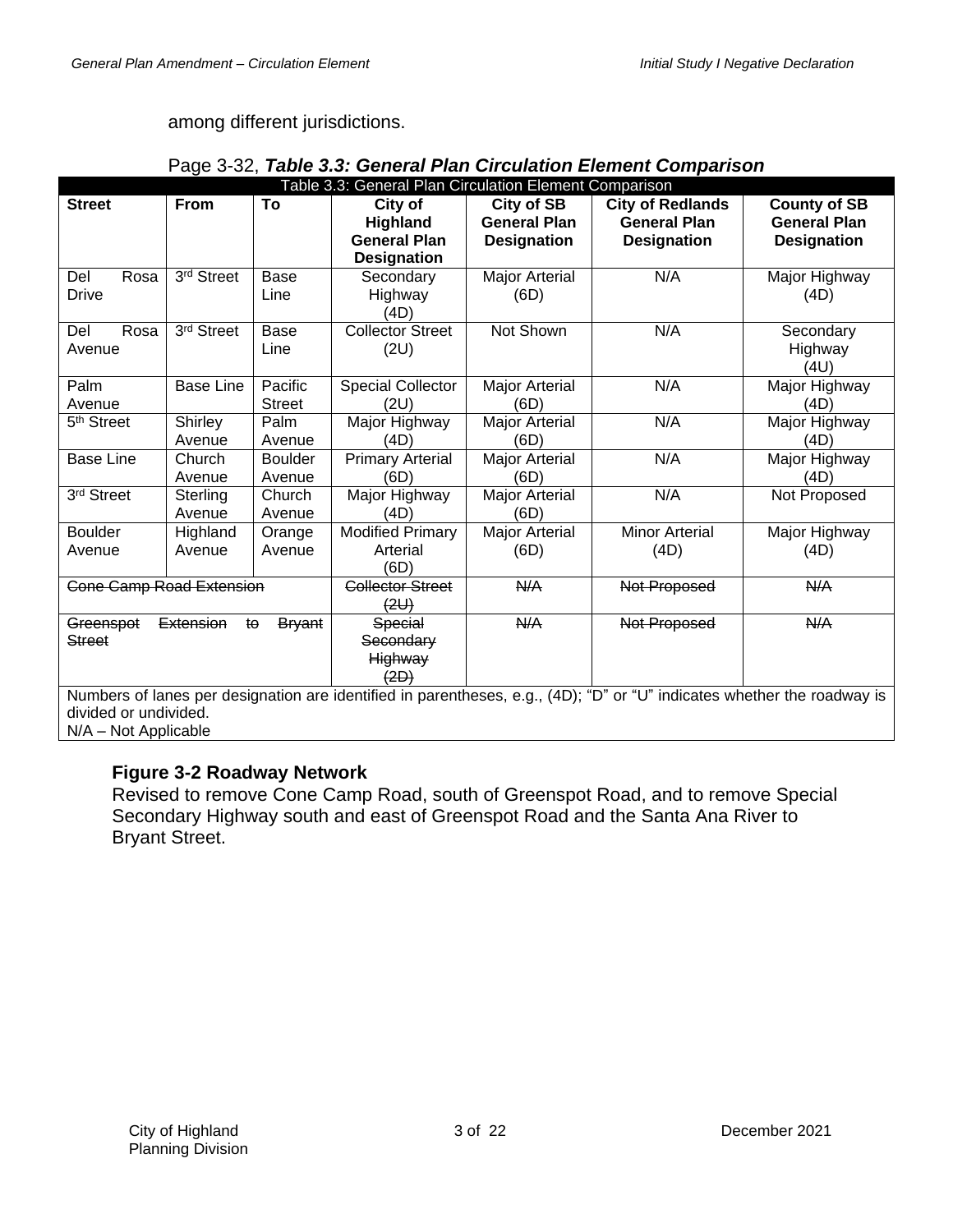Insert Revised GP page 3-32, Table 3.3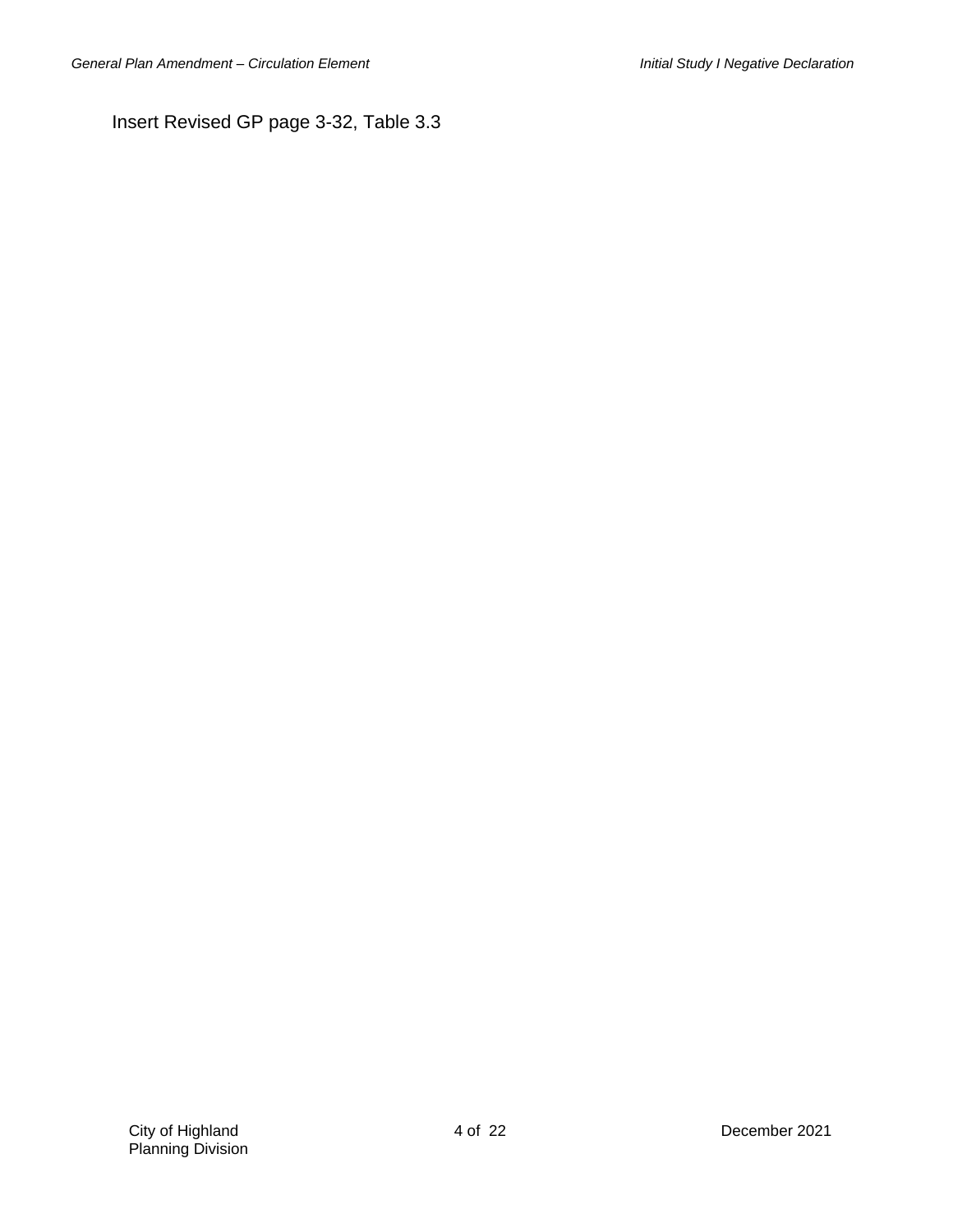Insert Revised GP Figure 3-2 Roadway Network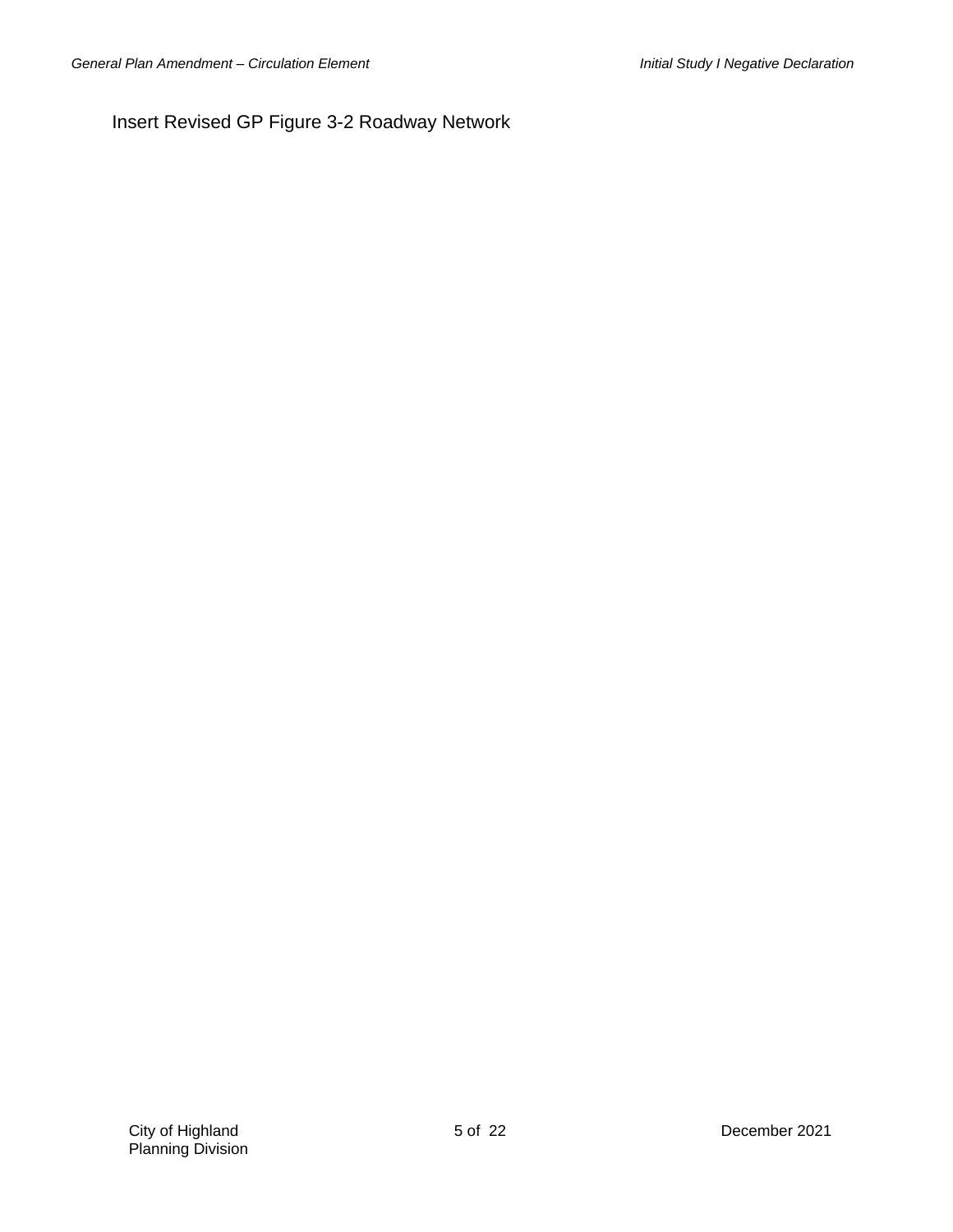# **3. Initial Study Checklist**

#### **EVALUATION OF ENVIRONMENTAL IMPACTS**

| 1. AESTHETICS.                                                                                                                                                                                                                                                                                                                                                                                   | <b>Potentially</b><br><b>Significant</b><br>Impact | Less Than<br><b>Significant with</b><br><b>Mitigation</b><br>Incorporated | <b>Less Than</b><br><b>Significant</b><br>Impact | <b>No</b><br>Impact |
|--------------------------------------------------------------------------------------------------------------------------------------------------------------------------------------------------------------------------------------------------------------------------------------------------------------------------------------------------------------------------------------------------|----------------------------------------------------|---------------------------------------------------------------------------|--------------------------------------------------|---------------------|
| Except as provided in Public Resources Code Section 21099, would the project:<br>a) Have a substantial adverse effect on a scenic<br>vista?                                                                                                                                                                                                                                                      |                                                    |                                                                           |                                                  | R                   |
| b) Substantially damage scenic resources,<br>including, but not limited to, trees, rock<br>outcroppings, and historic buildings within a<br>state scenic highway?                                                                                                                                                                                                                                |                                                    |                                                                           |                                                  | R                   |
| c) In non-urbanized areas, substantially degrade<br>the existing visual character or quality of<br>public views of the site and its surroundings?<br>(Public views are those that are experienced<br>from publicly accessible vantage point). If the<br>project is in an urbanized area, would the<br>project conflict with applicable zoning and<br>other regulations governing scenic quality? |                                                    |                                                                           |                                                  | R                   |
| Create a new source of substantial light or<br>d)<br>glare, which would adversely affect day or<br>nighttime views in the area?                                                                                                                                                                                                                                                                  |                                                    |                                                                           |                                                  | R                   |

Explanation of Checklist Judgements:

**a-d. No Impact**: The minor amendment to the Circulation Element would not produce environmental impacts. The Circulation Element amendment would have no actual development, rezoning, or construction. The Circulation Element amendment does not include changes that would result in impacts to scenic resources within a state highway. No aesthetic impacts would occur from the adoption of this amendment.

| 2. AGRICULTURE AND FORESTRY | <b>Potentially</b><br><b>Significant</b><br><b>Impact</b> | <b>Less Than</b><br><b>Significant with</b><br>Mitigation<br>Incorporated | <b>Less Than</b><br>Significant<br>Impact | No<br>Impact |
|-----------------------------|-----------------------------------------------------------|---------------------------------------------------------------------------|-------------------------------------------|--------------|
| <b>RESOURCES.</b>           |                                                           |                                                                           |                                           |              |

In determining whether impacts to agricultural resources are significant environmental effects, lead agencies may refer to the California Agricultural Land Evaluation and Site Assessment Model (1997) prepared by the California Dept. of Conservation as an optional model to use in assessing impacts on agriculture and farmland. In determining whether impacts to forest resources, including timberland, are significant environmental effects, lead agencies may refer to information compiled the California Department of Forestry and Fire Protection regarding the state's inventory of forest land, including the Forest and Range Assessment Project and the Forest legacy Assessment project; and forest carbon measurement methodology provided in Forest Protocols adopted by the California Air Resources Board. Would the project: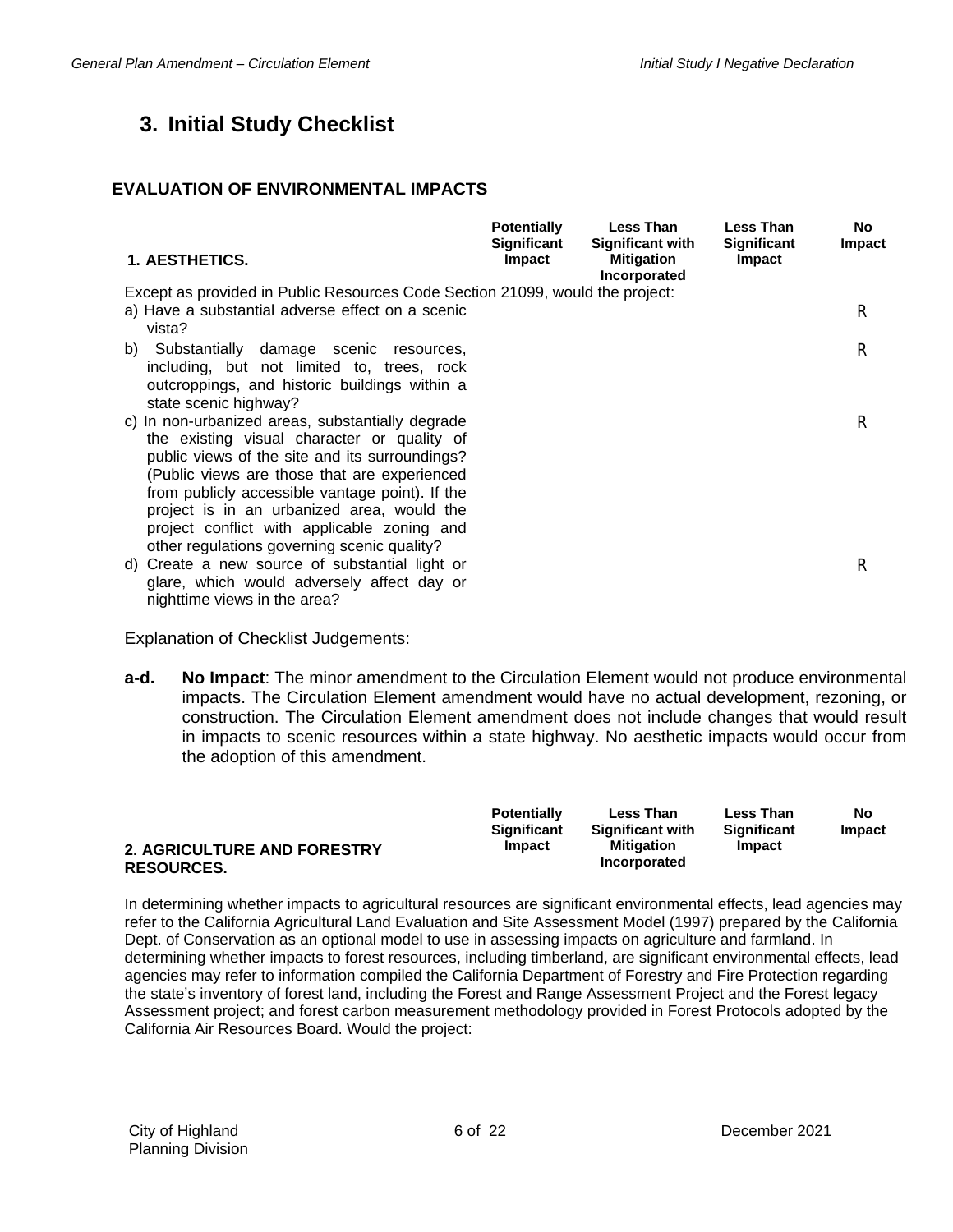R

R

R

R

- a) Convert Prime Farmland, Unique Farmland, or Farmland of Statewide Importance (Farmland), as shown on the maps prepared pursuant to the Farmland Mapping and Monitoring Program of the California Resources Agency, to non-agricultural use?
- b) Conflict with existing zoning for agricultural use, or a Williamson Act contract?
- c) Conflict with existing zoning for, or cause rezoning of, forest land (as defined in Public Resources Code section 12220(g)), timberland (as defined by Public Resources Code section 4526), or timberland zoned Timberland Production (as defined by Government Code section 51104(g))? ?
- d) Result in the loss of forest land or conversion of forest land to non-forest use?
- e) Involve other changes in the existing environment, which, due to their location or nature, could result in conversion of Farmland, to non-agricultural use or conversion of forest land to non-forest use?

Explanation of Checklist Judgements:

**a-e. No Impact:** The minor amendment to the Circulation Element would not produce environmental impacts. The Circulation Element amendment would have no actual development, rezoning, or construction. The Circulation Element amendment does not include changes that would result in impacts to Farmland, forest land or timberland. No agricultural or forestry impacts would occur from the adoption of this amendment.

| 3. AIR QUALITY.                                                                                                                                                    | <b>Potentially</b><br>Significant<br>Impact | <b>Less Than</b><br><b>Significant with</b><br><b>Mitigation</b><br>Incorporated | <b>Less Than</b><br><b>Significant</b><br>Impact | <b>No</b><br>Impact |
|--------------------------------------------------------------------------------------------------------------------------------------------------------------------|---------------------------------------------|----------------------------------------------------------------------------------|--------------------------------------------------|---------------------|
| Where available, the significance criteria established by the applicable air quality management district or air                                                    |                                             |                                                                                  |                                                  |                     |
| pollution control district may be relied upon to make the following determinations. Would the project:                                                             |                                             |                                                                                  |                                                  |                     |
| a) Conflict with or obstruct implementation<br>of the applicable air quality plan?                                                                                 |                                             |                                                                                  | R                                                |                     |
| b) Result in a cumulatively considerable                                                                                                                           |                                             |                                                                                  | R                                                |                     |
| net increase of any criteria pollutant for<br>which the project region is non-<br>attainment under an applicable federal<br>or state ambient air quality standard? |                                             |                                                                                  |                                                  |                     |
| c) Expose sensitive<br>receptors<br>to<br>substantial pollutant concentrations?                                                                                    |                                             |                                                                                  | R                                                |                     |
| d) Result in other emissions (such as those<br>leading to odors affecting a substantial<br>number of people?                                                       |                                             |                                                                                  |                                                  | R                   |
| <b>Explanation of Checklist Judgements:</b>                                                                                                                        |                                             |                                                                                  |                                                  |                     |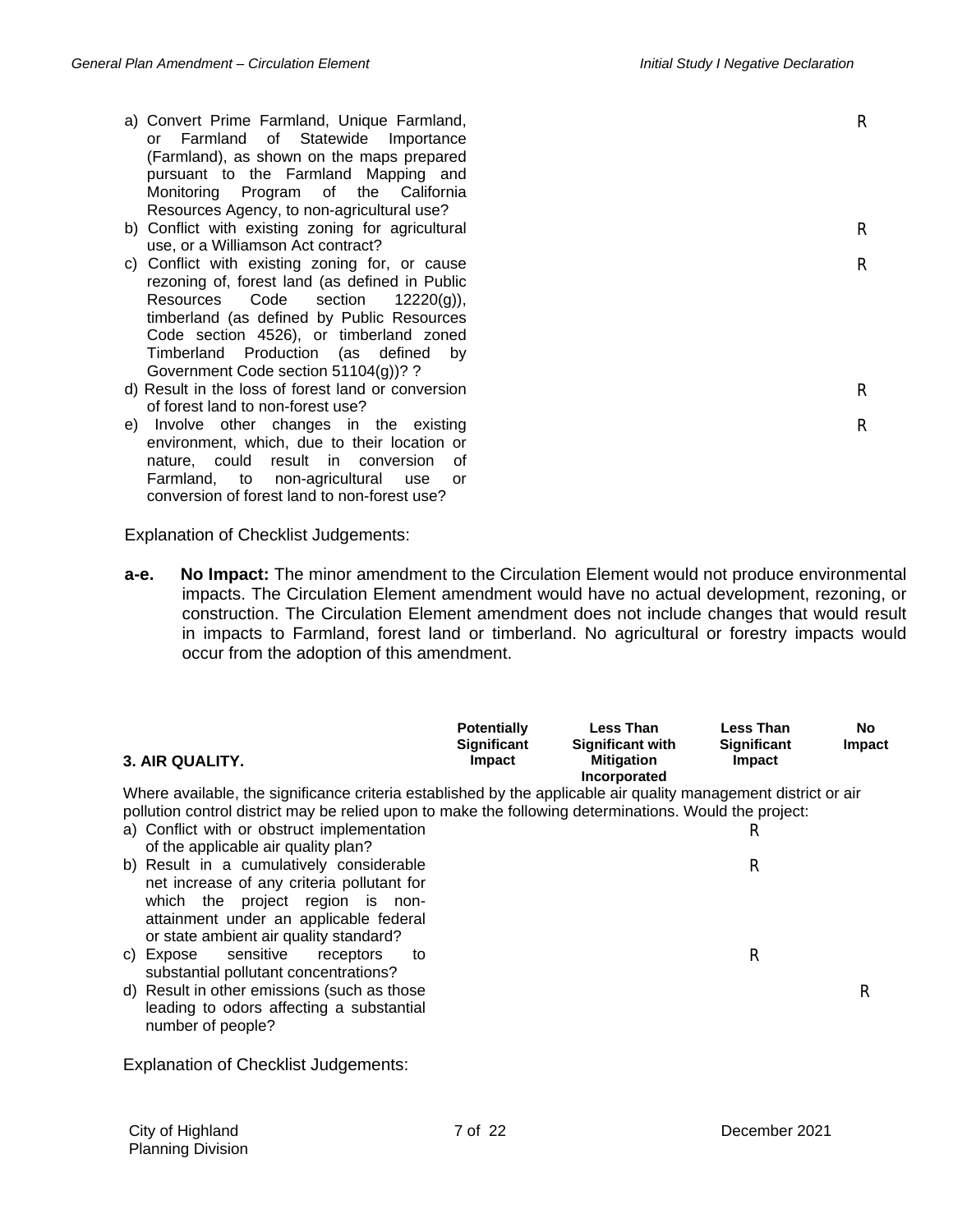**a-c. Less than Significant Impact. d: No Impact:** The minor amendment to the Circulation Element would not produce environmental impacts. The Circulation Element amendment would have no actual development, rezoning, or construction. The Circulation Element amendment does not include changes that would result in impacts to air quality. No air quality impacts would occur from the adoption of this amendment.

| <b>4. BIOLOGICAL RESOURCES.</b>                                                                                                                                                                                                                                                                                                                   | <b>Potentially</b><br><b>Significant</b><br>Impact | <b>Less Than</b><br>Significant<br>with Mitigation | <b>Less Than</b><br><b>Significant</b><br>Impact | No<br>Impact |
|---------------------------------------------------------------------------------------------------------------------------------------------------------------------------------------------------------------------------------------------------------------------------------------------------------------------------------------------------|----------------------------------------------------|----------------------------------------------------|--------------------------------------------------|--------------|
| Would the project:                                                                                                                                                                                                                                                                                                                                |                                                    | Incorporated                                       |                                                  |              |
| a) Have a substantial adverse effect, either<br>directly or through habitat modifications,<br>on any species identified as a candidate,<br>sensitive, or special status species in<br>local or regional plans, policies, or<br>by<br>the<br>regulations,<br>or<br>California<br>Department of Fish and Game or U.S.<br>Fish and Wildlife Service? |                                                    |                                                    | R                                                |              |
| b) Have a substantial adverse effect on any<br>riparian habitat or other sensitive natural<br>community identified in local or regional<br>plans, policies, and regulations or by the<br>California Department of Fish and Game<br>or US Fish and Wildlife Service?                                                                               |                                                    |                                                    | R                                                |              |
| c) Have a substantial adverse effect on state<br>or federally protected wetlands (including,<br>but not limited to, marsh, vernal pool,<br>coastal, etc.) through direct removal,<br>filling, hydrological interruption, or other<br>means?                                                                                                       |                                                    |                                                    | R                                                |              |
| d) Interfere substantially with the movement<br>of any native resident or migratory fish or<br>wildlife species or with established native<br>resident or migratory wildlife corridors, or<br>impede the use of native wildlife nursery<br>sites?                                                                                                 |                                                    |                                                    | R                                                |              |
| e) Conflict with<br>local<br>policies<br>any<br>or<br>ordinances<br>protecting<br>biological<br>resources, such as a tree preservation<br>policy or ordinance?                                                                                                                                                                                    |                                                    |                                                    | R                                                |              |
| f) Conflict with the provisions of an adopted<br>Conservation<br>Habitat<br>Plan,<br>Natural<br>Community Conservation Plan, or other<br>approved local, regional, or state habitat<br>conservation plan?                                                                                                                                         |                                                    |                                                    | R                                                |              |

Explanation of Checklist Judgements:

**4a-f. Less than Significant Impact:** The minor amendment to the Circulation Element would not produce environmental impacts. The Circulation Element amendment would have no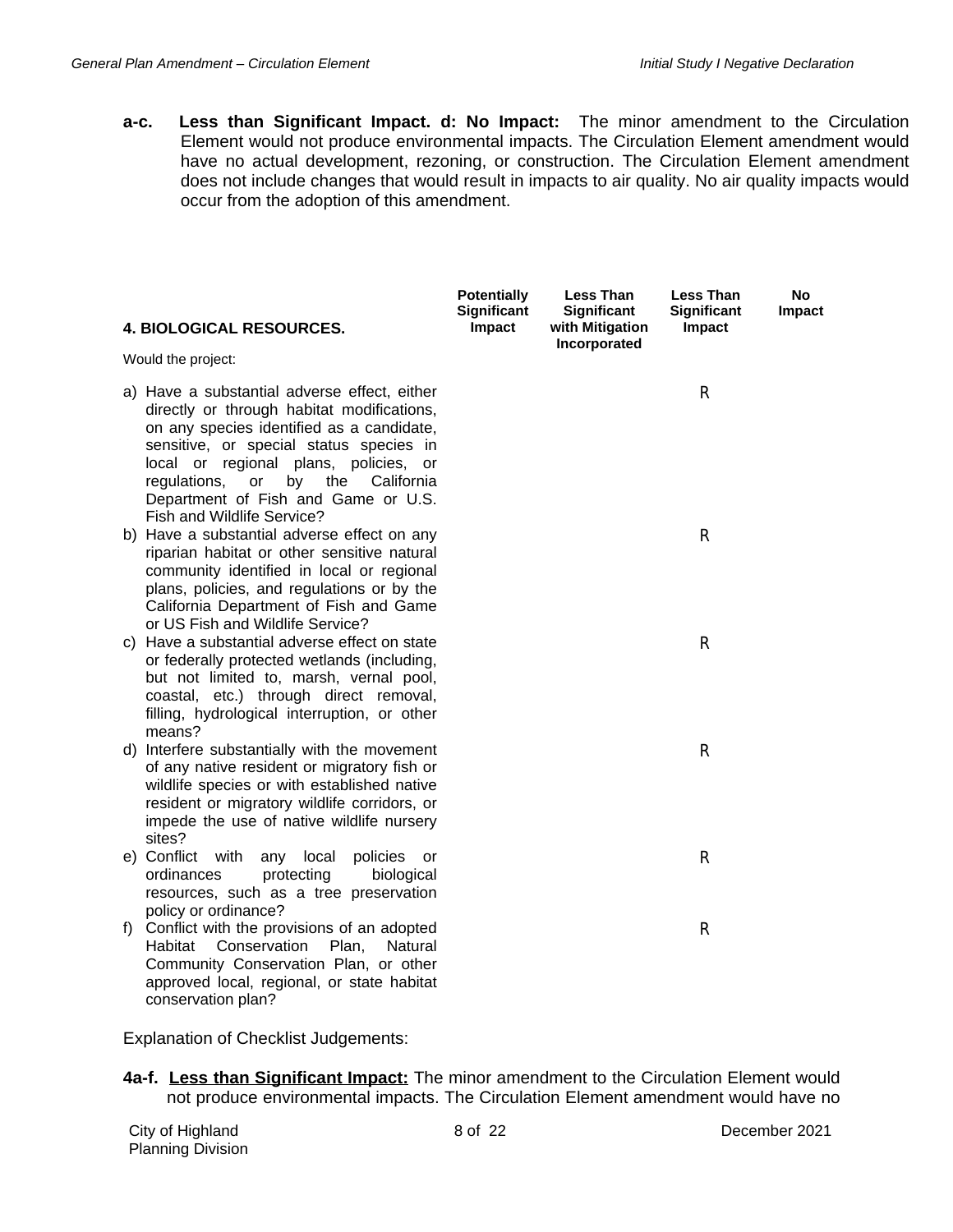actual development, rezoning, or construction. The Circulation Element amendment does not include changes that would result in impacts to biological resources. No biological resource impacts would occur from the adoption of this amendment.

| <b>5. CULTURAL RESOURCES.</b>                                                                                       | <b>Potentially</b><br><b>Significant</b><br><b>Impact</b> | Less Than<br><b>Significant</b><br>with Mitigation<br>Incorporated | <b>Less Than</b><br><b>Significant</b><br>Impact | <b>No</b><br>Impact |
|---------------------------------------------------------------------------------------------------------------------|-----------------------------------------------------------|--------------------------------------------------------------------|--------------------------------------------------|---------------------|
| Would the project:                                                                                                  |                                                           |                                                                    |                                                  |                     |
| a) Cause a substantial adverse change in the<br>significance of a historical resource<br>pursuant to §15064.5?      |                                                           |                                                                    | R                                                |                     |
| b) Cause a substantial adverse change in the<br>significance of an archaeological resource<br>pursuant to §15064.5? |                                                           |                                                                    | R                                                |                     |
| Disturb any human remains, including<br>C)<br>interred<br>outside<br>formal<br>those<br>0f<br>cemeteries?           |                                                           |                                                                    | R                                                |                     |

Explanation of Checklist Judgements:

**5a-c. Less than Significant Impact:** The minor amendment to the Circulation Element would not produce environmental impacts. The Circulation Element amendment would have no actual development, rezoning, or construction. The Circulation Element amendment does not include changes that would result in impacts to cultural resources. No cultural resource impacts would occur from the adoption of this amendment.

| 6. ENERGY.<br>Would the project:                                                                                                                                                                              | <b>Potentially</b><br><b>Significant</b><br><b>Impact</b> | Less Than<br><b>Significant</b><br>with Mitigation<br>Incorporated | Less Than<br><b>Significant</b><br>Impact | No.<br>Impact |
|---------------------------------------------------------------------------------------------------------------------------------------------------------------------------------------------------------------|-----------------------------------------------------------|--------------------------------------------------------------------|-------------------------------------------|---------------|
| a) Result<br>potentially<br>significant<br>-in<br>environmental impact due to wasteful,<br>inefficient, or unnecessary consumption<br>energy resources, during<br>project<br>οf<br>construction or operation? |                                                           |                                                                    |                                           | R             |
| b) Conflict with or obstruct a state or local<br>plan for renewable energy or energy<br>efficiency?                                                                                                           |                                                           |                                                                    |                                           | R             |

Explanation of Checklist Judgements:

**6a-b. No Impact:** The minor amendment to the Circulation Element would not produce environmental impacts. The Circulation Element amendment would have no actual development, rezoning, or construction. The Circulation Element amendment does not include changes that would result in consumption of energy. No energy impacts would occur from the adoption of this amendment.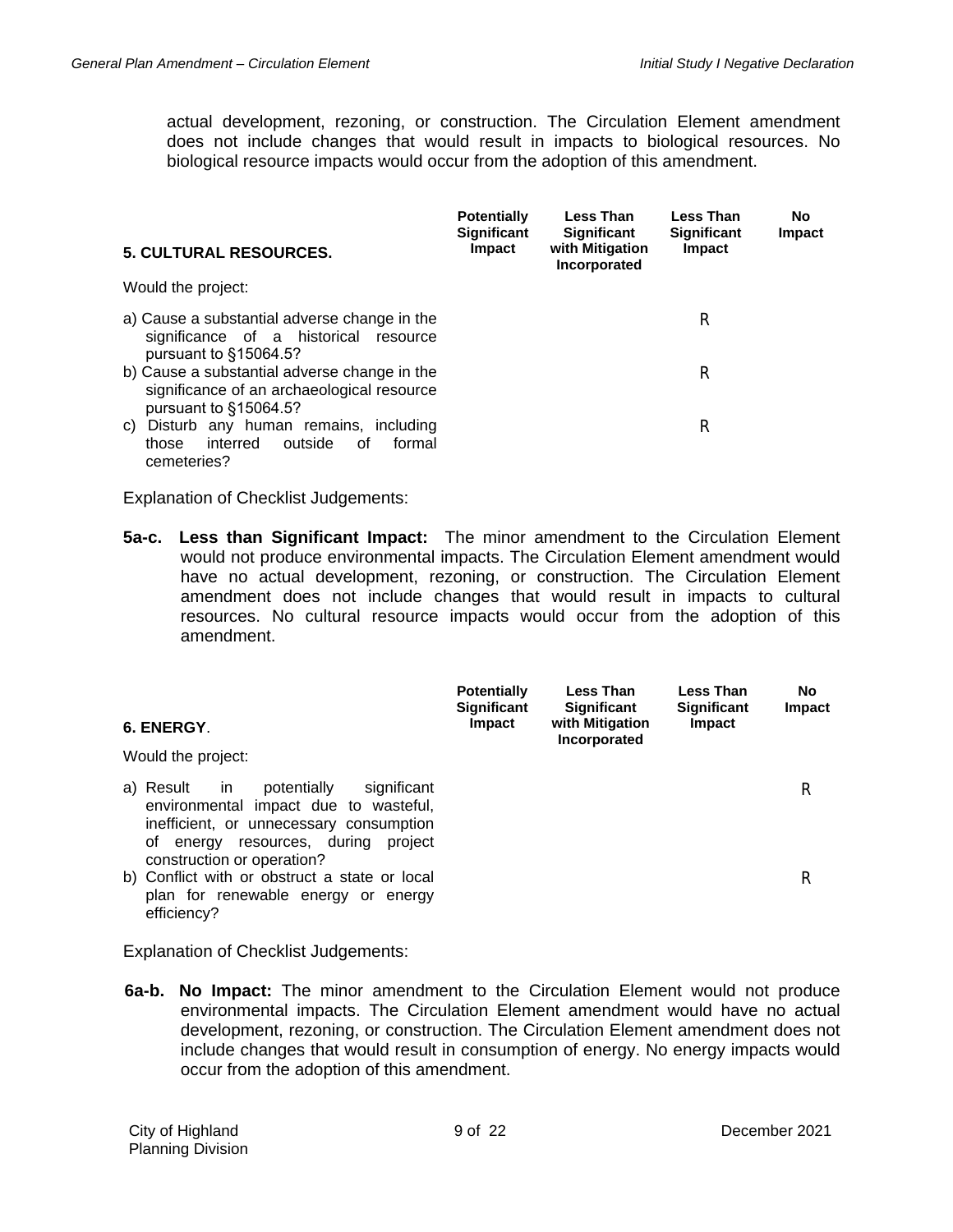| 7. GEOLOGY AND SOILS.                                                                                                                                                                                                                                                                                                | <b>Potentially</b><br><b>Significant</b><br>Impact | <b>Less Than</b><br><b>Significant with</b><br><b>Mitigation</b> | <b>Less Than</b><br>Significant<br>Impact | <b>No</b><br>Impact |
|----------------------------------------------------------------------------------------------------------------------------------------------------------------------------------------------------------------------------------------------------------------------------------------------------------------------|----------------------------------------------------|------------------------------------------------------------------|-------------------------------------------|---------------------|
| Would the project:                                                                                                                                                                                                                                                                                                   |                                                    | Incorporated                                                     |                                           |                     |
| a) Directly or indirectly cause potential<br>substantial adverse effects, including the<br>risk of loss, injury, or death involving:                                                                                                                                                                                 |                                                    |                                                                  |                                           |                     |
| Rupture of a known earthquake fault,<br>i)<br>as delineated on the most recent<br>Alquist-Priolo<br>Earthquake<br>Fault<br>Zoning Map issued by the State<br>Geologist for the area or based on<br>other substantial evidence of a known<br>fault? Refer to Division of Mines and<br>Geology Special Publication 42. |                                                    |                                                                  | R                                         |                     |
| ii) Strong seismic ground shaking?<br>iii) Seismic-related<br>ground<br>failure,                                                                                                                                                                                                                                     |                                                    |                                                                  | R<br>$\mathsf{R}$                         |                     |
| including liquefaction?<br>iv) Landslides?                                                                                                                                                                                                                                                                           |                                                    |                                                                  | R                                         |                     |
| b) Result in substantial soil erosion or the<br>loss of topsoil?                                                                                                                                                                                                                                                     |                                                    |                                                                  | R                                         |                     |
| c) Be located on a geologic unit or soil that<br>is unstable, or that would become<br>unstable as a result of the project, and<br>potentially result in on-site or off-site<br>landslide, lateral spreading, subsidence,<br>liquefaction or collapse?                                                                |                                                    |                                                                  | $\mathsf{R}$                              |                     |
| d) Be located on expansive soil, as defined<br>in Table 18-1-B of the Uniform Building<br>Code (2001), creating substantial direct<br>or indirect risks to life or property?                                                                                                                                         |                                                    |                                                                  | R                                         |                     |
| e) Have soils incapable of adequately<br>supporting the use of septic tanks or<br>alternative wastewater disposal systems<br>where sewers are not available for the<br>disposal of wastewater?                                                                                                                       |                                                    |                                                                  | $\mathsf{R}$                              |                     |
| Directly or indirectly destroy a unique<br>f)<br>paleontological resource or site or unique<br>geologic feature?                                                                                                                                                                                                     |                                                    |                                                                  | R                                         |                     |

**7a-f. Less than Significant Impact:** The minor amendment to the Circulation Element would not produce environmental impacts. The Circulation Element amendment would have no actual development, rezoning, or construction. The Circulation Element amendment does not include changes that would result in impacts to from geologic or soil hazards. No geology or soils impacts would occur from the adoption of this amendment.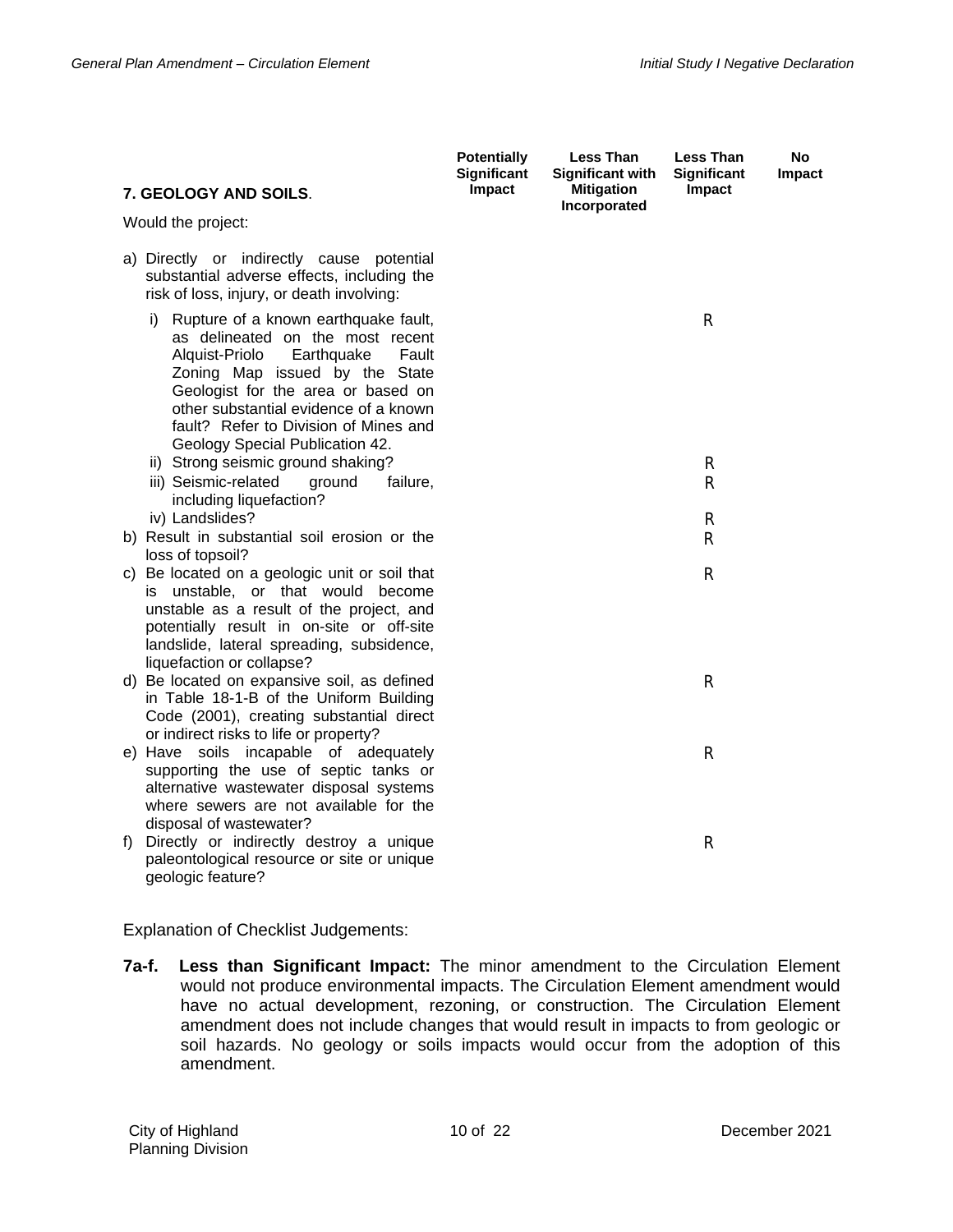| <b>8. GREENHOUSE GAS EMISSIONS.</b>                                                                                                        | <b>Potentially</b><br><b>Significant</b><br>Impact | <b>Less Than</b><br><b>Significant</b><br>with Mitigation<br>Incorporated | <b>Less Than</b><br><b>Significant</b><br>Impact | No<br>Impact |
|--------------------------------------------------------------------------------------------------------------------------------------------|----------------------------------------------------|---------------------------------------------------------------------------|--------------------------------------------------|--------------|
| Would the project:                                                                                                                         |                                                    |                                                                           |                                                  |              |
| a) Generate greenhouse gas emissions,<br>either directly or indirectly, that may have<br>a significant impact on the environment?          |                                                    |                                                                           | R                                                |              |
| b) Conflict with an applicable plan, policy, or<br>regulation adopted for the purpose of<br>reducing the emissions of greenhouse<br>qases? |                                                    |                                                                           | R                                                |              |

**8a-b Less than Significant Impact:** The minor amendment to the Circulation Element would not produce environmental impacts. The Circulation Element amendment would have no actual development, rezoning, or construction. The Circulation Element amendment does not include changes that would result in greenhouse gas emissions. No greenhouse gas impacts would occur from the adoption of this amendment.

| <b>9. HAZARDS AND HAZARDOUS</b><br><b>MATERIALS.</b>                                                                                                                                                                                                | <b>Potentially</b><br>Significant<br>Impact | Less Than<br>Significant<br>with Mitigation<br>Incorporated | <b>Less Than</b><br><b>Significant</b><br>Impact | No<br>Impact |
|-----------------------------------------------------------------------------------------------------------------------------------------------------------------------------------------------------------------------------------------------------|---------------------------------------------|-------------------------------------------------------------|--------------------------------------------------|--------------|
| Would the project:                                                                                                                                                                                                                                  |                                             |                                                             |                                                  |              |
| a) Create a significant hazard to the public or<br>the environment through the routine<br>transport, use, or disposal of hazardous<br>materials?                                                                                                    |                                             |                                                             |                                                  | R            |
| b) Create a significant hazard to the public or<br>the environment through reasonably<br>foreseeable<br>accident<br>upset<br>and<br>conditions<br>involving the<br>release of<br>hazardous<br>materials<br>the<br>into<br>environment?              |                                             |                                                             |                                                  | R            |
| c) Emit hazardous emissions<br>or handle<br>hazardous<br>acutely<br>or<br>hazardous<br>materials, substances, or waste within<br>one-quarter mile of an existing or<br>proposed school?                                                             |                                             |                                                             |                                                  | R            |
| Be located on a site which is included on<br>d)<br>list of hazardous materials sites<br>a<br>compiled pursuant to Government Code<br>Section 65962.5 and, as a result, would it<br>create a significant hazard to the public or<br>the environment? |                                             |                                                             | R                                                |              |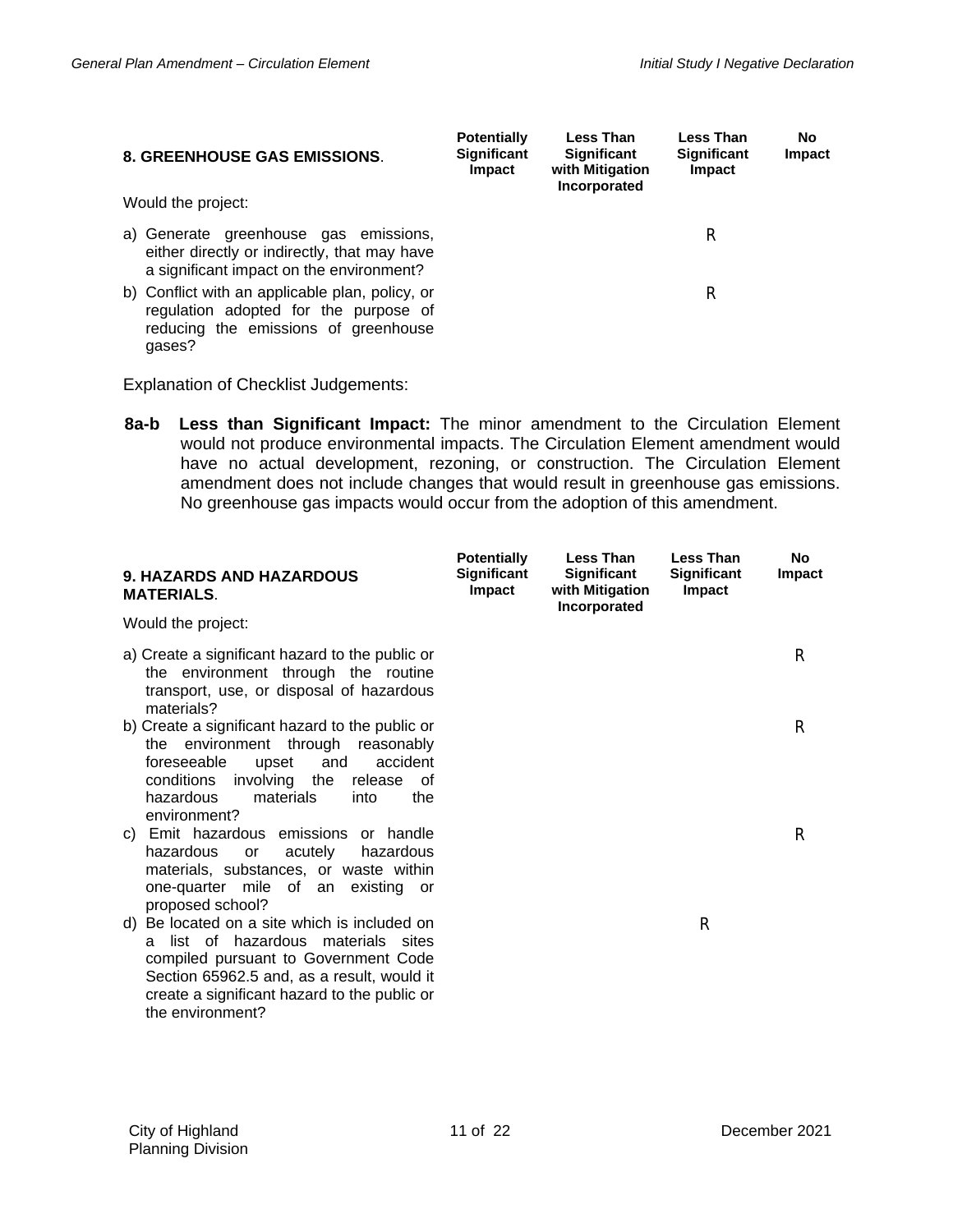R

R

- e) For a project located within an airport land use plan or, where such a plan has not been adopted, within two miles of a public airport or public use airport, would the project result in a safety hazard or excessive noise for people residing or working in the project area?
- f) Impair implementation of or physically interfere with an adopted emergency response plan or emergency evacuation plan?
- g) Expose people or structures, either directly or indirectly, to a significant risk of loss, injury or death involving wildland fires?

Explanation of Checklist Judgements:

**9a-c and e-g: No Impact. d: Less Than Significant Impact**: The minor amendment to the Circulation Element would not produce environmental impacts. The Circulation Element amendment would have no actual development, rezoning, or construction. The Circulation Element amendment does not include changes that would result in impacts related to hazards and hazardous materials. No hazard or hazardous impacts would occur from the adoption of this amendment.

| <b>10. HYDROLOGY AND WATER QUALITY.</b>                                                                                                                                                                                                 | <b>Potentially</b><br>Significant<br>Impact | <b>Less Than</b><br><b>Significant with</b><br><b>Mitigation</b><br>Incorporated | <b>Less Than</b><br>Significant<br>Impact | <b>No</b><br><b>Impact</b> |
|-----------------------------------------------------------------------------------------------------------------------------------------------------------------------------------------------------------------------------------------|---------------------------------------------|----------------------------------------------------------------------------------|-------------------------------------------|----------------------------|
| Would the project:                                                                                                                                                                                                                      |                                             |                                                                                  |                                           |                            |
| a) Violate any water quality standards or waste<br>discharge requirements<br>otherwise<br>$\mathsf{or}$<br>substantially<br>degrade<br>surface<br>or<br>groundwater quality?                                                            |                                             |                                                                                  | R                                         |                            |
| b) Substantially<br>decrease<br>groundwater<br>supplies or interfere substantially with<br>groundwater recharge such that the project<br>impede sustainable groundwater<br>may<br>management of the basin?                              |                                             |                                                                                  |                                           | R                          |
| Substantially alter the existing drainage<br>C)<br>pattern of the site or area, including through<br>the alteration of the course of a stream or<br>river, or through the addition of impervious<br>surfaces, in a manner, which would; |                                             |                                                                                  | R                                         |                            |
| result in substantial erosion or siltation on-<br>i)<br>or off-site;                                                                                                                                                                    |                                             |                                                                                  | R                                         |                            |
| substantially increase the rate or amount of<br>ii)<br>surface runoff in a manner which would<br>result in flooding on or off site;                                                                                                     |                                             |                                                                                  | R                                         |                            |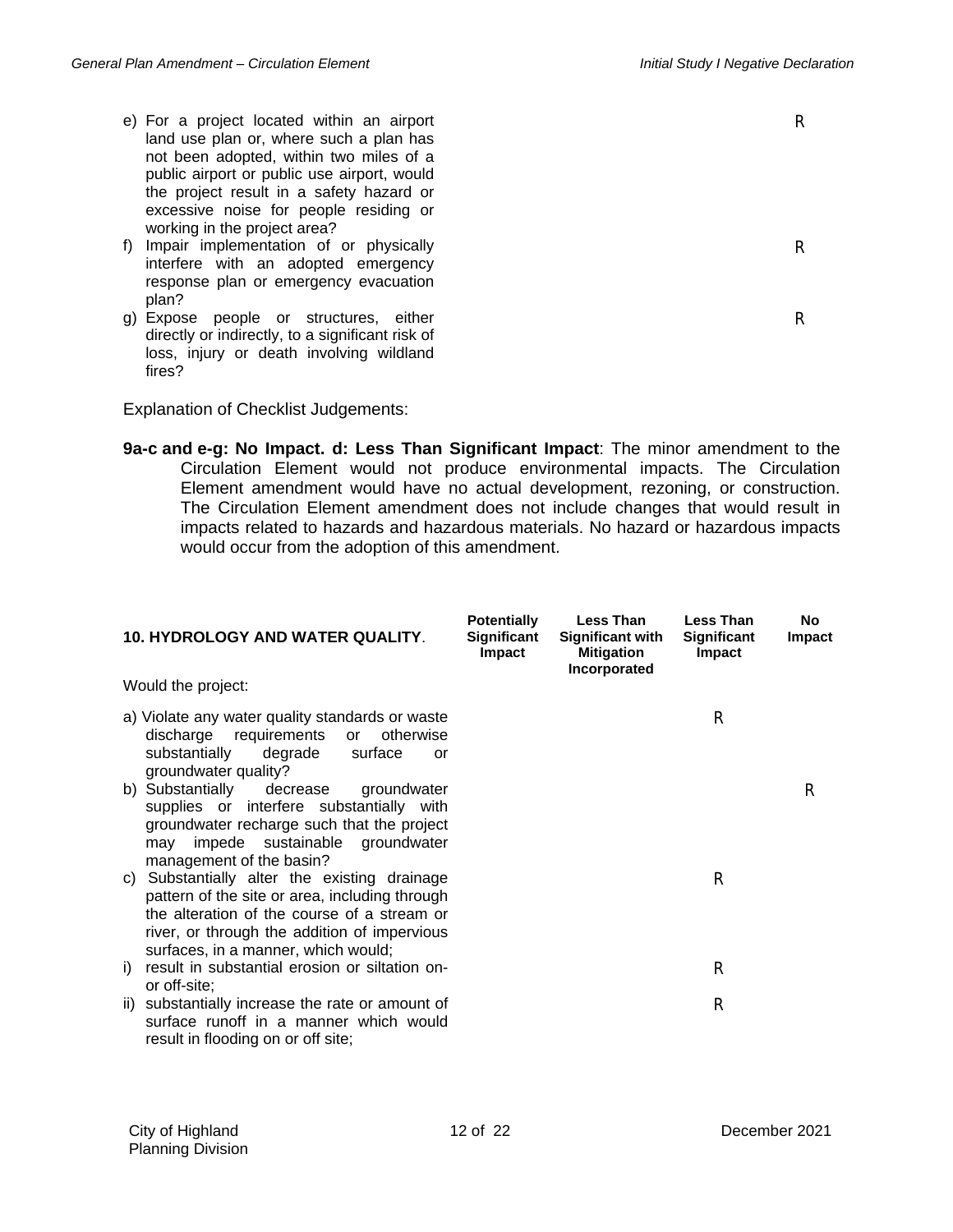R

R

- iii) create or contribute runoff water which would exceed the capacity of existing or planned stormwater drainage systems or provide substantial additional sources of polluted runoff; or
- iv) impede or redirect flood flows? R
- d) In flood hazard, tsunami, or seiche zones, risk release of pollutants due to project inundation?
- e) Conflict with or obstruct implementation of a water quality control plan or sustainable groundwater management plan?

Explanation of Checklist Judgements:

**10a,c-d: Less than Significant Impact. b and e: No Impact:** The minor amendment to the Circulation Element would not produce environmental impacts. The Circulation Element amendment would have no actual development, rezoning, or construction. The Circulation Element amendment does not include changes that would result in impacts to hydrology or water quality. No hydrology or water quality impacts would occur from the adoption of this amendment.

| <b>11. LAND USE AND PLANNING.</b>                                                                                                                                                                | <b>Potentially</b><br><b>Significant</b><br><b>Impact</b> | <b>Less Than</b><br><b>Significant</b><br>with Mitigation<br>Incorporated | Less Than<br><b>Significant</b><br>Impact | No<br><b>Impact</b> |
|--------------------------------------------------------------------------------------------------------------------------------------------------------------------------------------------------|-----------------------------------------------------------|---------------------------------------------------------------------------|-------------------------------------------|---------------------|
| Would the project:                                                                                                                                                                               |                                                           |                                                                           |                                           |                     |
| established<br>a) Physically<br>divide<br>an<br>community?                                                                                                                                       |                                                           |                                                                           |                                           | R                   |
| b) Cause a significant environmental impact<br>due to conflict with any land use plan,<br>policy, or regulation adopted for the<br>purpose of avoiding or mitigating an<br>environmental effect? |                                                           |                                                                           | R                                         |                     |

Explanation of Checklist Judgements:

**11a: No Impact. b: Less than Significant.** The minor amendment to the Circulation Element would not produce environmental impacts. The Circulation Element amendment would have no actual development, rezoning, or construction. The Circulation Element amendment does not include changes that would result in impacts to physically dividing an existing community and would have less than significant impacts related to conflict with any land use plan, policies, or regulations for avoiding environmental effects. Less than significant impacts would occur from the adoption of this amendment.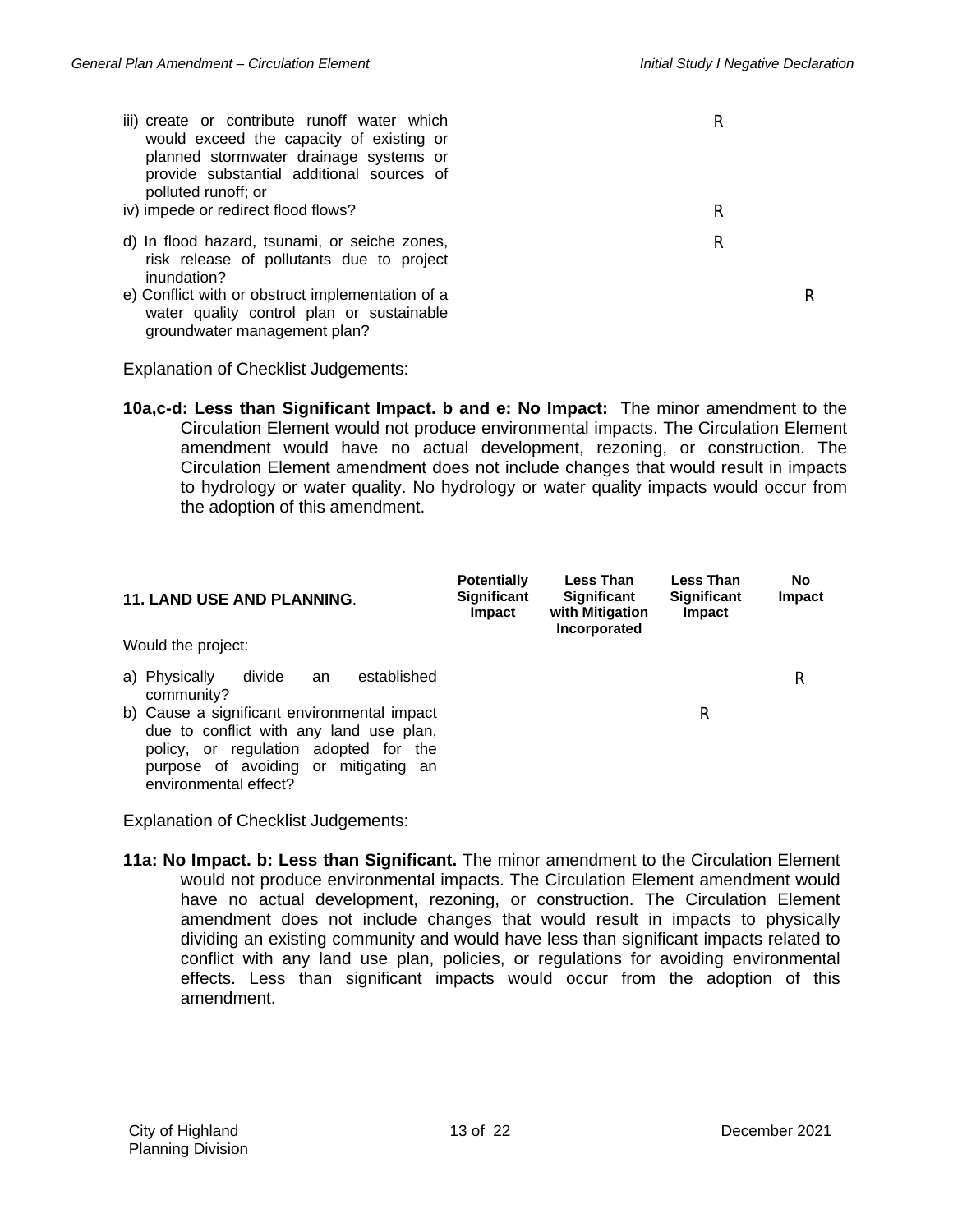| <b>12. MINERAL RESOURCES.</b><br>Would the project:                                                                                                                            | <b>Potentially</b><br><b>Significant</b><br><b>Impact</b> | <b>Less Than</b><br><b>Significant</b><br>with Mitigation<br>Incorporated | Less Than<br><b>Significant</b><br><b>Impact</b> | No.<br>Impact |
|--------------------------------------------------------------------------------------------------------------------------------------------------------------------------------|-----------------------------------------------------------|---------------------------------------------------------------------------|--------------------------------------------------|---------------|
| a) Result in the loss of availability of a<br>known mineral resource that would be of<br>value to the region and the residents of<br>the state?                                |                                                           |                                                                           |                                                  | R             |
| b) Result in the loss of availability of a locally<br>important mineral resource recovery site<br>delineated on a local general plan,<br>specific plan or other land use plan? |                                                           |                                                                           |                                                  | R             |

**12a-b No Impact:** The minor amendment to the Circulation Element would not produce environmental impacts. The Circulation Element amendment would have no actual development, rezoning, or construction. The Circulation Element amendment does not include changes that would result in the loss of availability of mineral resources. No mineral resource impacts would occur from the adoption of this amendment.

| <b>13. NOISE.</b>                                                                                                                                                                                                                                                                                                                  | <b>Potentially</b><br><b>Significant</b><br><b>Impact</b> | Less Than<br>Significant<br>with Mitigation<br>Incorporated | <b>Less Than</b><br>Significant<br><b>Impact</b> | No.<br><b>Impact</b> |
|------------------------------------------------------------------------------------------------------------------------------------------------------------------------------------------------------------------------------------------------------------------------------------------------------------------------------------|-----------------------------------------------------------|-------------------------------------------------------------|--------------------------------------------------|----------------------|
| Would the project result in:                                                                                                                                                                                                                                                                                                       |                                                           |                                                             |                                                  |                      |
| a) Generation of a substantial temporary or<br>permanent increase in ambient noise<br>levels in excess of standards established<br>in the local general plan or noise<br>ordinance, or applicable standards of<br>other agencies?                                                                                                  |                                                           |                                                             | R                                                |                      |
| b) Generation of excessive groundbourne<br>vibration or groundborne noise levels?                                                                                                                                                                                                                                                  |                                                           |                                                             | R                                                |                      |
| For a project located within the vicinity of<br>C)<br>a private airstrip or an airport land use<br>plan, or, where such a plan has not been<br>adopted, within two miles of a public<br>airport or public use airport, would the<br>project expose people residing or working<br>in the project area to excessive noise<br>levels? |                                                           |                                                             |                                                  | R                    |

Explanation of Checklist Judgements:

**13a-b: Less Than Significant Impact. c: No Impact.** The minor amendment to the Circulation Element would not produce environmental impacts. The Circulation Element amendment would have no actual development, rezoning, or construction. The Circulation Element amendment does not include changes that would result in the generation of noise or groundborne vibration. No noise impacts would occur from the adoption of this amendment.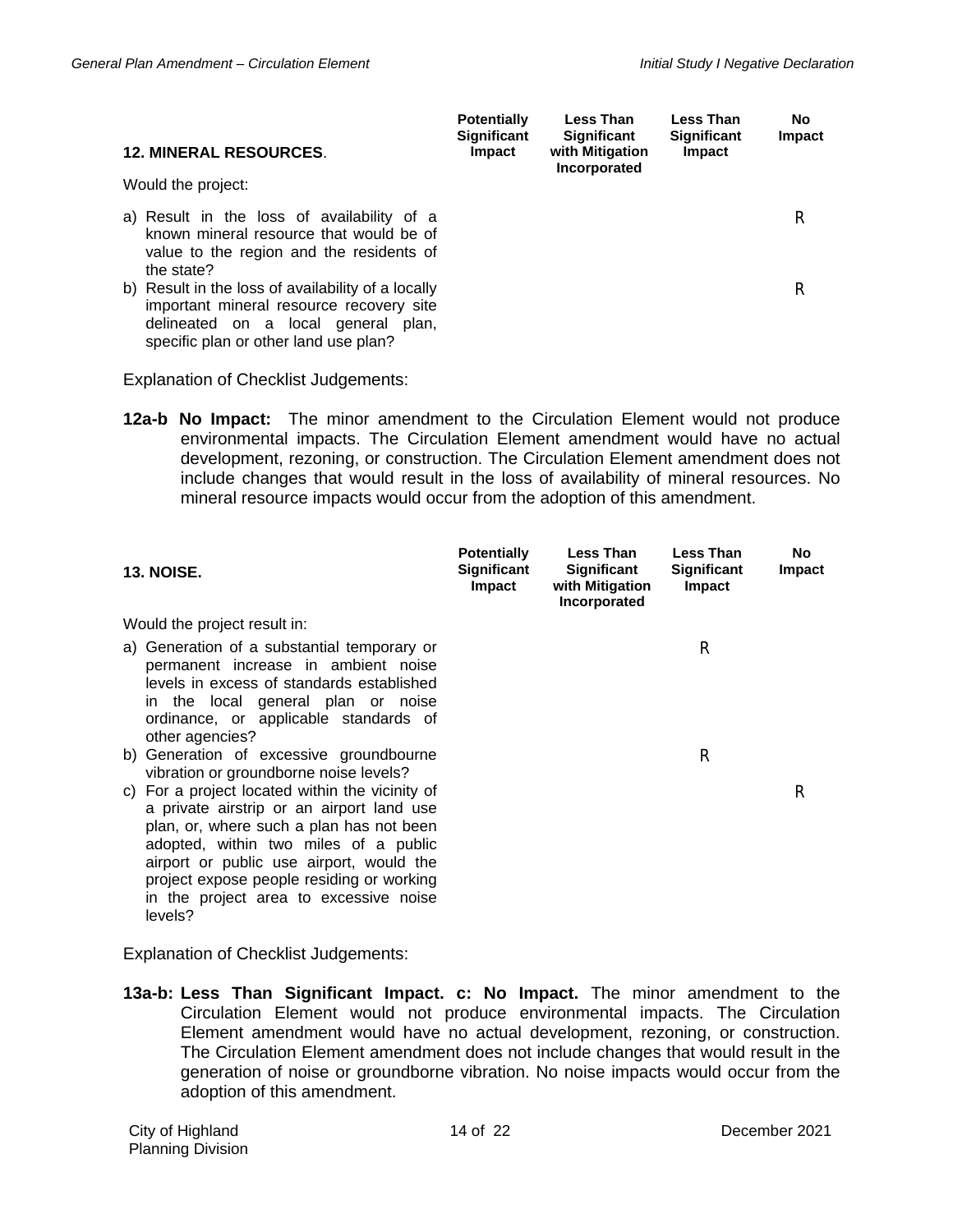| <b>14. POPULATION AND HOUSING.</b>                                                                                                                                                                                                 | <b>Potentially</b><br><b>Significant</b><br><b>Impact</b> | <b>Less Than</b><br><b>Significant</b><br>with Mitigation<br>Incorporated | Less Than<br><b>Significant</b><br>Impact | No.<br>Impact |
|------------------------------------------------------------------------------------------------------------------------------------------------------------------------------------------------------------------------------------|-----------------------------------------------------------|---------------------------------------------------------------------------|-------------------------------------------|---------------|
| Would the project:                                                                                                                                                                                                                 |                                                           |                                                                           |                                           |               |
| a) Induce substantial unplanned population<br>growth in an area, either directly (for<br>example, by proposing new homes and<br>businesses) or indirectly (for example,<br>through extension of roads or other<br>infrastructure)? |                                                           |                                                                           | R                                         |               |
| b) Displace substantial numbers of existing<br>people or housing, necessitating the<br>construction of replacement housing<br>elsewhere?                                                                                           |                                                           |                                                                           | R                                         |               |

**14a-b: Less than Significant Impact.** The minor amendment to the Circulation Element would not produce environmental impacts. The Circulation Element amendment would have no actual development, rezoning, or construction. The Circulation Element amendment does not include changes that would induce population growth. No population and housing impacts would occur from the adoption of this amendment.

| <b>15. PUBLIC SERVICES.</b>                                                                                                                                                                                                                                                                                                                                                                                                                            | <b>Potentially</b><br><b>Significant</b><br>Impact | <b>Less Than</b><br>Significant<br>with Mitigation<br>Incorporated | <b>Less Than</b><br>Significant<br>Impact | No<br>Impact |
|--------------------------------------------------------------------------------------------------------------------------------------------------------------------------------------------------------------------------------------------------------------------------------------------------------------------------------------------------------------------------------------------------------------------------------------------------------|----------------------------------------------------|--------------------------------------------------------------------|-------------------------------------------|--------------|
| the project result in substantial<br>Would<br>adverse physical impacts associated with the<br>provision of new or physically altered<br>governmental facilities, need for new or<br>physically altered governmental facilities, the<br>construction of which could cause significant<br>environmental impacts, in order to maintain<br>acceptable service ratios, response times or<br>other performance objectives for any of the<br>public services: |                                                    |                                                                    |                                           |              |
| a) Fire protection?                                                                                                                                                                                                                                                                                                                                                                                                                                    |                                                    |                                                                    | R                                         | R            |
| b) Police protection?                                                                                                                                                                                                                                                                                                                                                                                                                                  |                                                    |                                                                    | R                                         | R            |
| c) Schools?                                                                                                                                                                                                                                                                                                                                                                                                                                            |                                                    |                                                                    | R                                         | R            |
| d) Parks?                                                                                                                                                                                                                                                                                                                                                                                                                                              |                                                    |                                                                    | R                                         | R            |
| e) Other public facilities?                                                                                                                                                                                                                                                                                                                                                                                                                            |                                                    |                                                                    | R                                         | R            |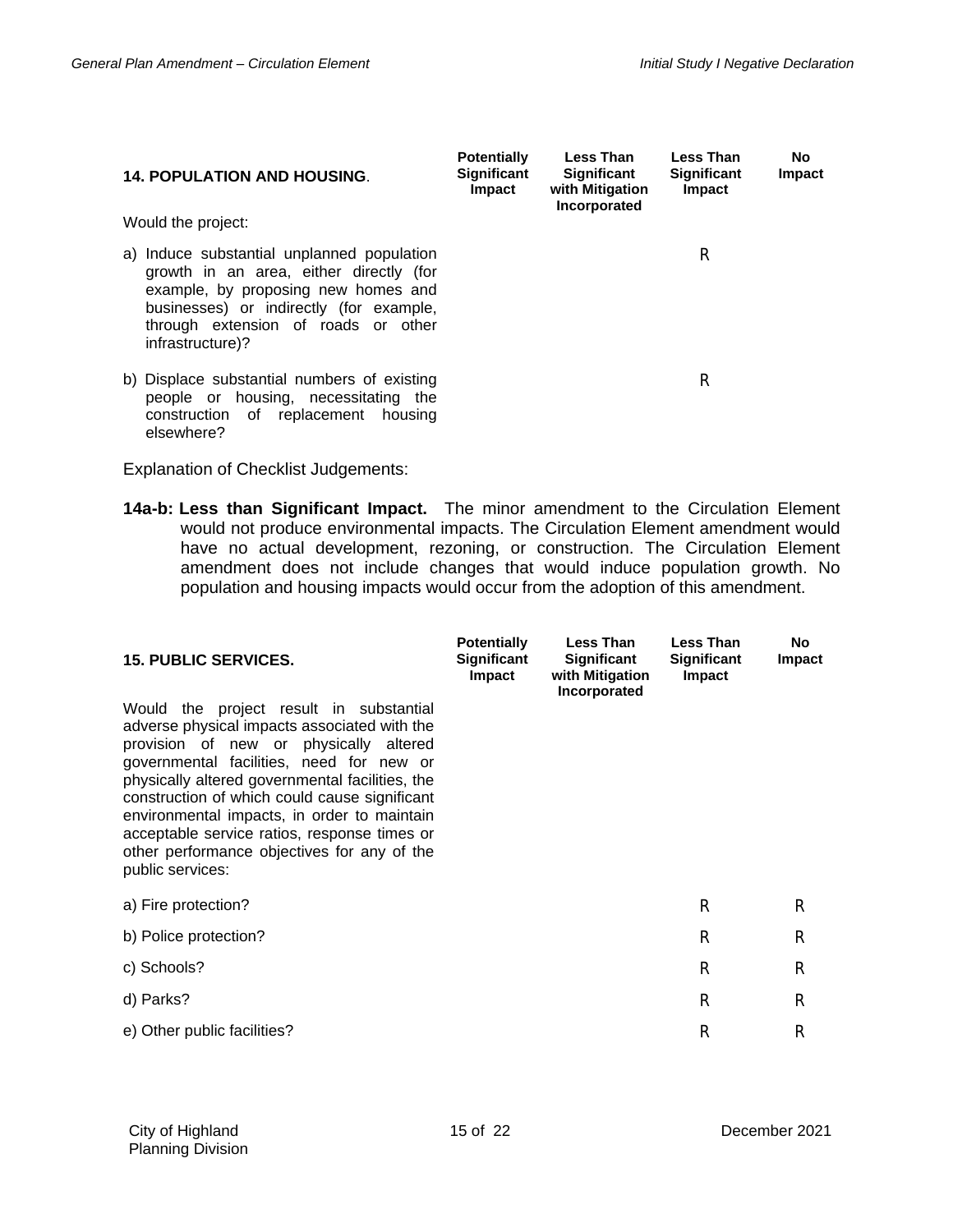**15a(i-v): Less than Significant Impact.** The minor amendment to the Circulation Element would not produce environmental impacts. The Circulation Element amendment would have no actual development, rezoning, or construction. The Circulation Element amendment does not include changes that would result in impacts to the need for public services. No public services impacts would occur from the adoption of this amendment.

|    | <b>16. RECREATION.</b>                                                                                                                                                                                                     | <b>Potentially</b><br><b>Significant</b><br>Impact | Less Than<br><b>Significant</b><br>with Mitigation<br>Incorporated | <b>Less Than</b><br><b>Significant</b><br><b>Impact</b> | No.<br>Impact |
|----|----------------------------------------------------------------------------------------------------------------------------------------------------------------------------------------------------------------------------|----------------------------------------------------|--------------------------------------------------------------------|---------------------------------------------------------|---------------|
|    | a) Would the project increase the use of<br>existing neighborhood and regional parks<br>or other recreational facilities such that<br>substantial physical deterioration of the<br>facility would occur or be accelerated? |                                                    |                                                                    | R                                                       |               |
| b) | Does the project include recreational<br>facilities or require the construction or<br>expansion of recreational facilities, which<br>might have an adverse physical effect on<br>the environment?                          |                                                    |                                                                    | R                                                       |               |

Explanation of Checklist Judgements:

**16a-b: Less than Significant Impact.** The minor amendment to the Circulation Element would not produce environmental impacts. The Circulation Element amendment would have no actual development, rezoning, or construction. The Circulation Element amendment does not include changes that would result in increased use of recreational facilities. No recreation impacts would occur from the adoption of this amendment.

| <b>17. TRANSPORTATION.</b>                                                                                                                                       | <b>Potentially</b><br><b>Significant</b><br><b>Impact</b> | Less Than<br><b>Significant</b><br>with Mitigation<br>Incorporated | <b>Less Than</b><br><b>Significant</b><br><b>Impact</b> | No<br>Impact |
|------------------------------------------------------------------------------------------------------------------------------------------------------------------|-----------------------------------------------------------|--------------------------------------------------------------------|---------------------------------------------------------|--------------|
| Would the project:                                                                                                                                               |                                                           |                                                                    |                                                         |              |
| a) Conflict with a program, plan, ordinance or<br>policy addressing the circulation system,<br>including transit, roadway, bicycle and<br>pedestrian facilities? |                                                           |                                                                    | R                                                       |              |
| b) Conflict or be inconsistent with CEQA<br>Guidelines section 15064.3 subdivision<br>(b)?                                                                       |                                                           |                                                                    | R                                                       |              |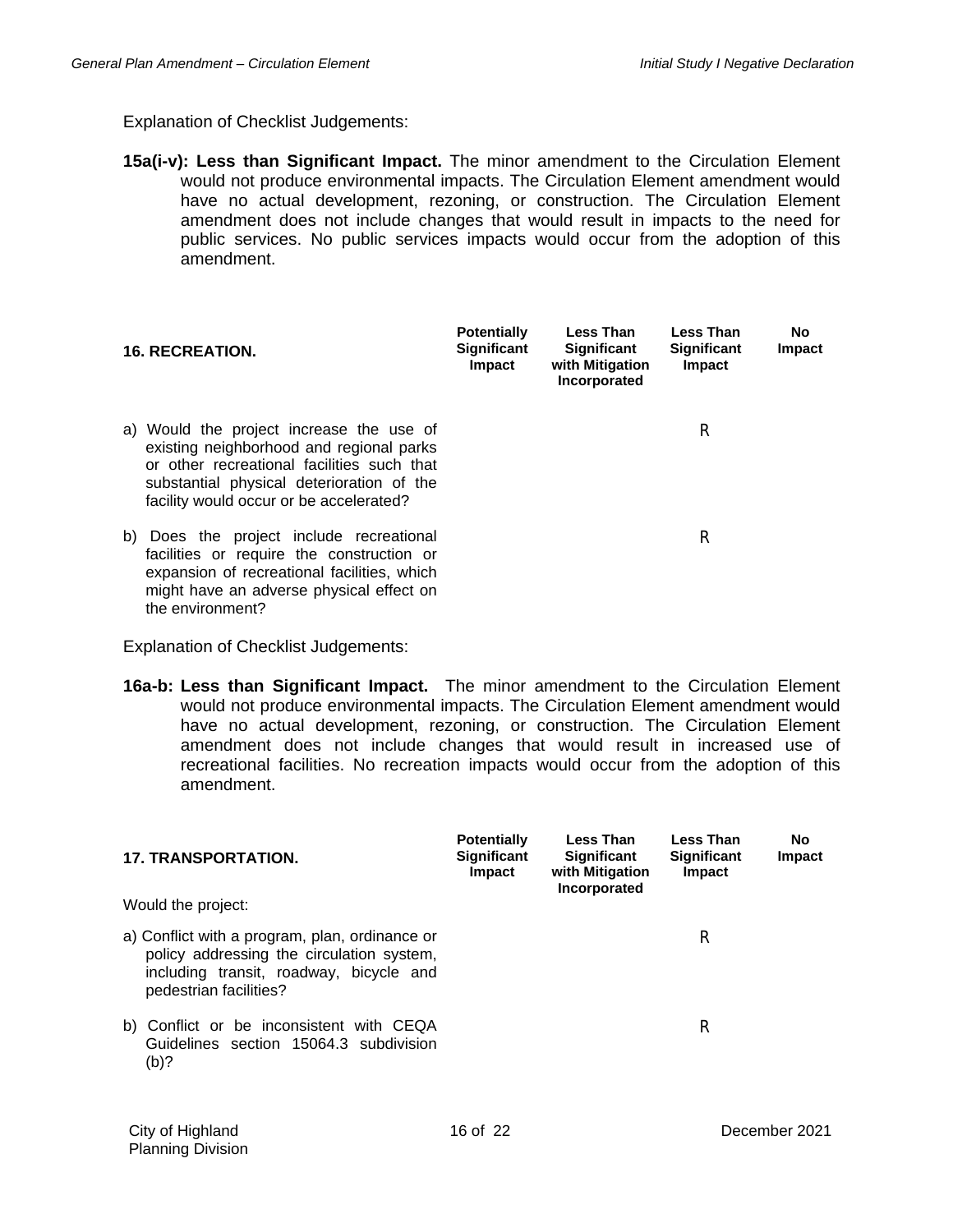- c) Substantially increase hazards due to a geometric design feature (e.g., sharp curves or dangerous intersections) or incompatible uses (e.g., farm equipment)?
- d) Result in inadequate emergency access? Result in inadequate emergency access?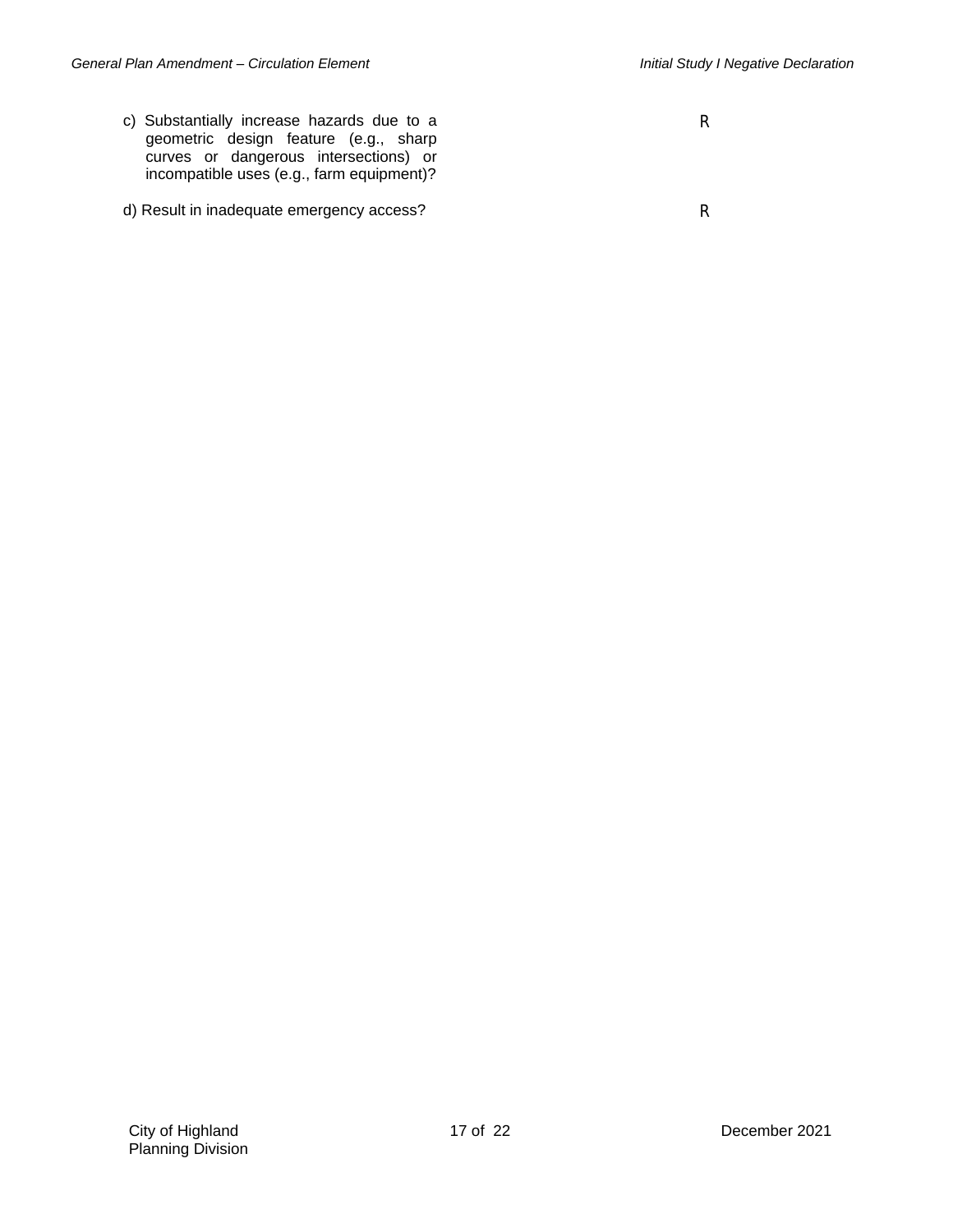**17a-d: Less the Significant Impact.** The minor amendment to the Circulation Element would not produce environmental impacts. The Circulation Element amendment would have no actual development, rezoning, or construction. The Circulation Element amendment would result in less than significant impacts related to the circulation system, generation of vehicle miles traveled, increase hazards or result in inadequate emergency access. Less than significant impacts related to transportation would occur from the adoption of this amendment.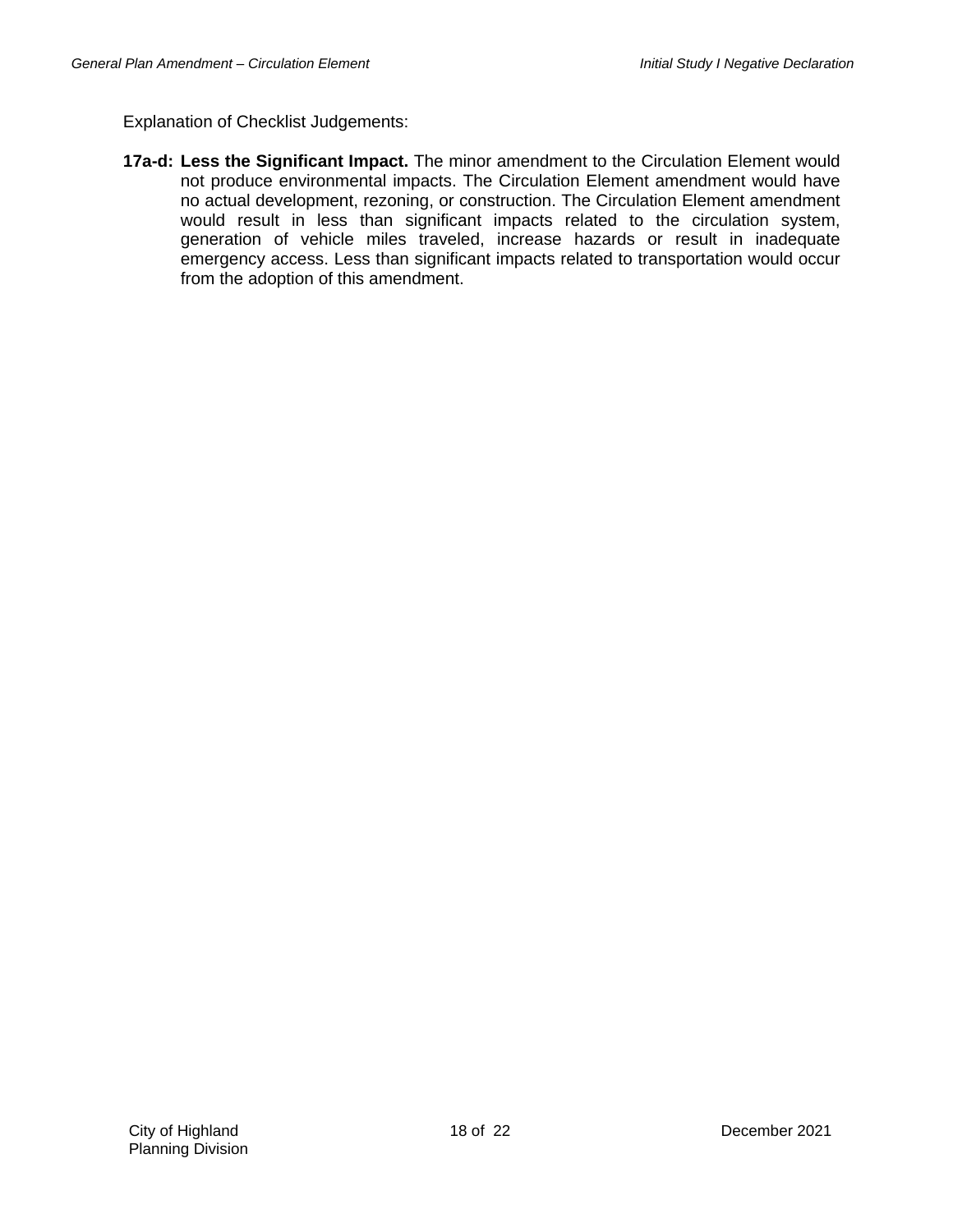| <b>18. TRIBAL CULTURAL RESOURCES.</b>                                                                                                                                                                                                                                                                                                                                                                                                                                                                                                                 | <b>Potentially</b><br><b>Significant</b><br>Impact | <b>Less Than</b><br>Significant<br>with Mitigation<br>Incorporated | Less Than<br>Significant<br>Impact | <b>No</b><br><b>Impact</b> |
|-------------------------------------------------------------------------------------------------------------------------------------------------------------------------------------------------------------------------------------------------------------------------------------------------------------------------------------------------------------------------------------------------------------------------------------------------------------------------------------------------------------------------------------------------------|----------------------------------------------------|--------------------------------------------------------------------|------------------------------------|----------------------------|
| Would the project cause a substantial adverse change in the significance of a tribal cultural resource,<br>defined in Public Resources Code section 21074 as either a site, feature, place, cultural landscape<br>that is geographically defined in terms of the size and scope of the landscape, sacred place, or object<br>with cultural value to a California Native American tribe, and that is:<br>a) Listed or eligible for listing in the California<br>Register of Historical Resources, or in a<br>local register of historical resources as |                                                    |                                                                    | R                                  |                            |
| defined in Public Resources Code section<br>$5020.1(k)$ , or                                                                                                                                                                                                                                                                                                                                                                                                                                                                                          |                                                    |                                                                    |                                    |                            |
| b) A resource determined by the lead agency,<br>in its discretion and supported by<br>substantial evidence, to be significant<br>pursuant to criteria set forth in subdivision<br>(c) of Public Resources Code Section<br>5024.1. In applying the criteria set forth in<br>subdivision (c) of Public Resource Code<br>Section 5024.1, the lead agency shall<br>consider the significance of the resource<br>to a California Native American tribe.                                                                                                    |                                                    |                                                                    | R                                  |                            |

**18a-b: Less than Significant Impact.** The minor amendment to the Circulation Element would not produce environmental impacts. The Circulation Element amendment would have no actual development, rezoning, or construction. The Circulation Element amendment does not include changes and would result in less than significant impacts to tribal cultural resources. Less than significant impacts related to tribal cultural resources would occur from the adoption of this amendment.

| <b>19. UTILITIES AND SERVICE SYSTEMS.</b>                                                                                                                                                                                                                                                                             | <b>Potentially</b><br><b>Significant</b><br><b>Impact</b> | <b>Less Than</b><br><b>Significant</b><br>with Mitigation<br>Incorporated | <b>Less Than</b><br><b>Significant</b><br><b>Impact</b> | No<br>Impact |
|-----------------------------------------------------------------------------------------------------------------------------------------------------------------------------------------------------------------------------------------------------------------------------------------------------------------------|-----------------------------------------------------------|---------------------------------------------------------------------------|---------------------------------------------------------|--------------|
| Would the project:                                                                                                                                                                                                                                                                                                    |                                                           |                                                                           |                                                         |              |
| Require or result in the relocation or<br>a)<br>construction of new or expanded water,<br>treatment or storm<br>wastewater<br>water<br>drainage, electric power, natural gas, or<br>facilities.<br>telecommunications<br>the<br>construction or relocation of which could<br>cause significant environmental effects? |                                                           |                                                                           |                                                         | R            |

**No**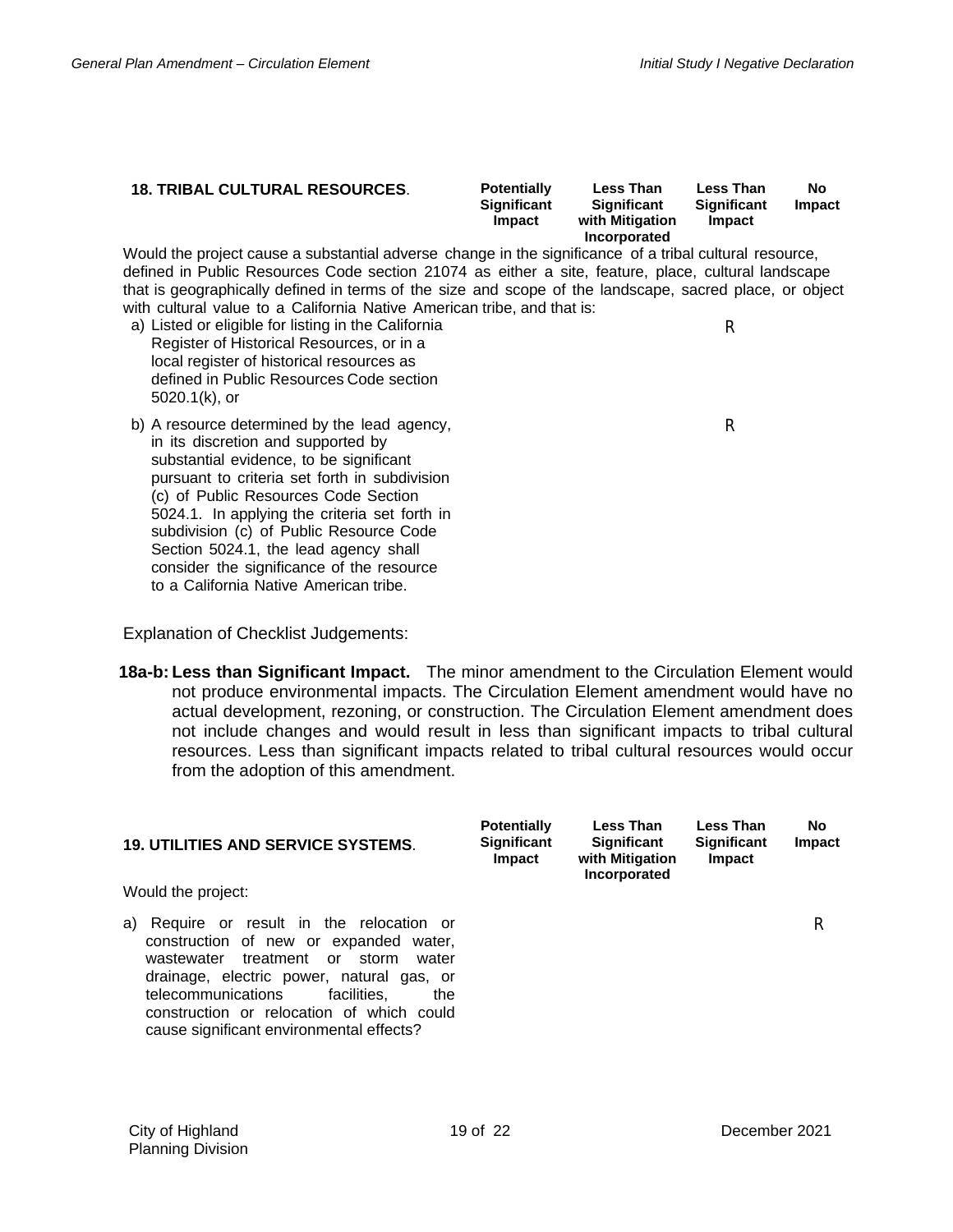R

R

R

- b) Have sufficient water supplies available to serve the Project from existing entitlements and resources, or are new or expanded entitlements needed?
- c) Result in a determination by the wastewater treatment provider, which serves or may serve the Project's projected demand in addition to the provider's existing commitments?
- d) Generate solid waste in excess of State or local standards, or in excess of the capacity of local infrastructure, or otherwise impair the attainment of solid waste reduction goals?
- e) Comply with federal, state, and local statutes and regulations related to solid waste?

Explanation of Checklist Judgements:

**19a-c and e: No Impact. d: Less than Significant Impact.** The minor amendment to the Circulation Element would not produce environmental impacts. The Circulation Element amendment would have no actual development, rezoning, or construction. The Circulation Element amendment does not include changes that would result in impacts to the need for new or expanded utilities, water supply, wastewater treatment capacity, or conflict with regulations related to solid waste. The Circulation Element amendment would have less than significant impacts related to the generation of solid waste. Less than significant impacts related to utilities and services systems would occur from the adoption of this amendment.

| 20. WILDFIRE.                                                                                                                                                                                                                                                                        | <b>Potentially</b><br>Significant<br><b>Impact</b> | <b>Less Than</b><br>Significant<br>with Mitigation<br>Incorporated | <b>Less Than</b><br><b>Significant</b><br>Impact | No<br>Impact |
|--------------------------------------------------------------------------------------------------------------------------------------------------------------------------------------------------------------------------------------------------------------------------------------|----------------------------------------------------|--------------------------------------------------------------------|--------------------------------------------------|--------------|
| If located in or near state responsibility areas<br>or lands classified as very high fire hazard<br>severity zones, would the project:<br>a) Substantially<br>impair<br>adopted<br>an<br>emergency response plan or emergency<br>evacuation plan?                                    |                                                    |                                                                    | R                                                |              |
| b) Due to slope, prevailing winds, and other<br>factors, exacerbate wildfire risks, and<br>thereby expose project occupants to,<br>pollutant concentrations from a wildfire or<br>the uncontrolled spread of a wildfire?                                                             |                                                    |                                                                    | R                                                |              |
| c) Require the installation or maintenance of<br>associated infrastructure (such as roads,<br>fuel breaks, emergency water sources,<br>power lines or other utilities) that may<br>exacerbate fire risk or that may result in<br>temporary or ongoing impacts to the<br>environment? |                                                    |                                                                    | R                                                |              |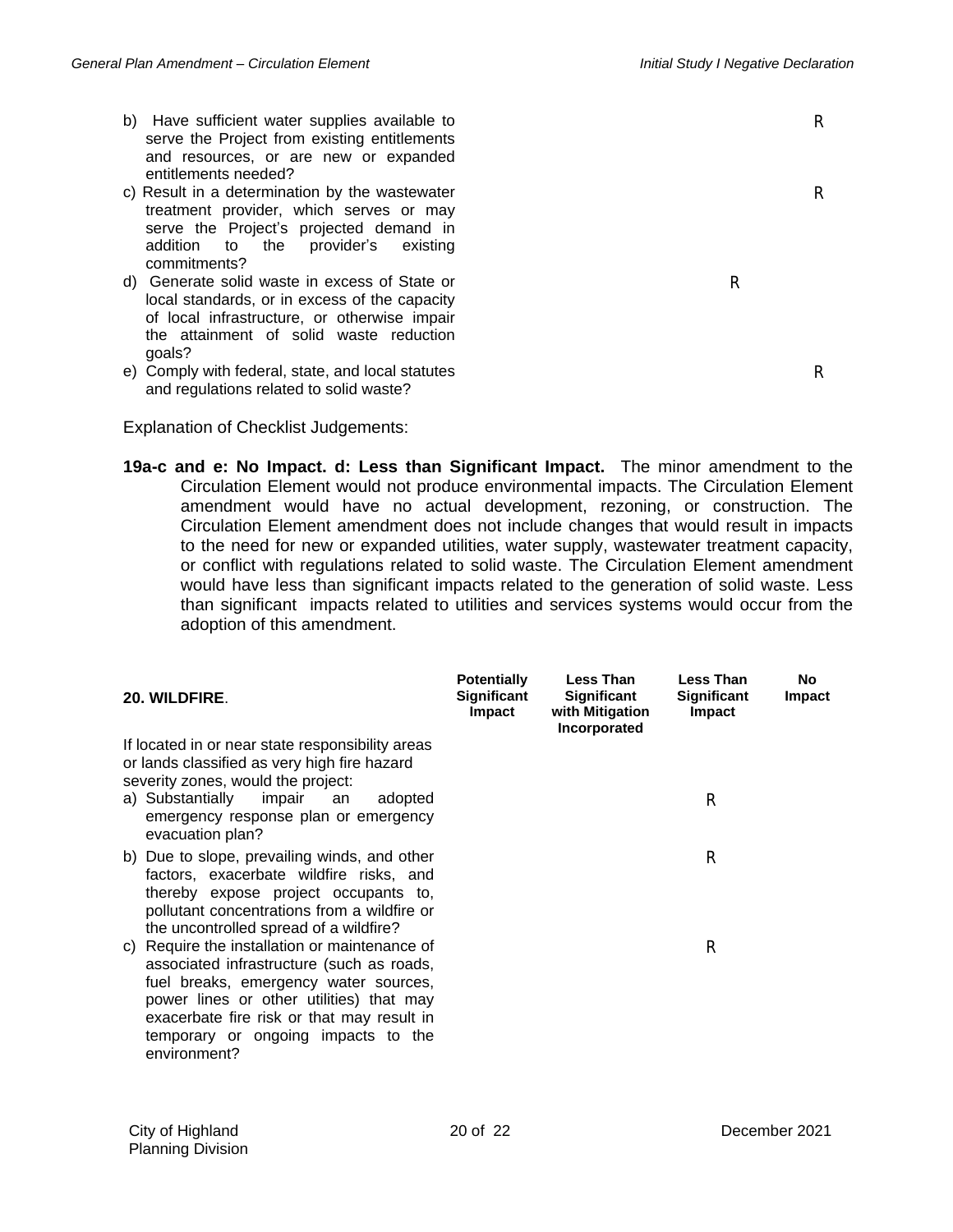d) Expose people or structures to significant risks, including downslope or downstream flooding or landslides, as a result of runoff, post-fire slope instability, or drainage changes?

Explanation of Checklist Judgements:

**20a-d: Less Than Significant Impact.** The minor amendment to the Circulation Element would not produce environmental impacts. The Circulation Element amendment would have no actual development, rezoning, or construction. The Circulation Element amendment would result in less than significant impacts related to wildfire. Less than significant impacts to wildfire would occur from the adoption of this amendment.

|    | <b>21. MANDATORY FINDINGS OF</b><br>SIGNIFICANCE.                                                                                                                                                                                                                                                                                                                                                                                                                                                                              | <b>Potentially</b><br><b>Significant</b><br>Impact | <b>Less Than</b><br><b>Significant</b><br>with Mitigation<br>Incorporated | <b>Less Than</b><br><b>Significant</b><br>Impact | <b>No</b><br>Impact |
|----|--------------------------------------------------------------------------------------------------------------------------------------------------------------------------------------------------------------------------------------------------------------------------------------------------------------------------------------------------------------------------------------------------------------------------------------------------------------------------------------------------------------------------------|----------------------------------------------------|---------------------------------------------------------------------------|--------------------------------------------------|---------------------|
|    | a) Does the project have the potential to<br>substantially degrade the quality of the<br>environment, substantially reduce the<br>habitat of a fish or wildlife species, cause<br>a fish or wildlife population to drop below<br>self-sustaining<br>levels,<br>threaten<br>to<br>eliminate a plant or animal community,<br>substantially reduce the number or restrict<br>the range of a rare or endangered plant or<br>animal or eliminate important examples of<br>the major periods of California history or<br>prehistory? |                                                    |                                                                           | R                                                |                     |
|    | b) Does the project have impacts that are<br>individually limited, but cumulatively<br>considerable? ("Cumulatively consider-<br>able" means that the incremental effects<br>of a project are considerable when viewed<br>in connection with the effects of past<br>projects, the effects of other current<br>projects, and the effects of probable<br>future projects)?                                                                                                                                                       |                                                    |                                                                           | R                                                |                     |
| C) | Does the project have environmental<br>effects, which will cause substantial<br>adverse effects on human beings, either<br>directly or indirectly?                                                                                                                                                                                                                                                                                                                                                                             |                                                    |                                                                           | R                                                |                     |

Explanation of Checklist Judgements:

**21a-c: Less than Significant Impact.** As discussed throughout the above portions of the Initial Study/Negative Declaration, the minor amendment to the Circulation Element would not produce environmental impacts. The Circulation Element amendment would have no actual development, rezoning, or construction. The Circulation Element amendment does not, therefore, have the potential to result environmental impacts,

City of Highland Planning Division 21 of 22 December 2021